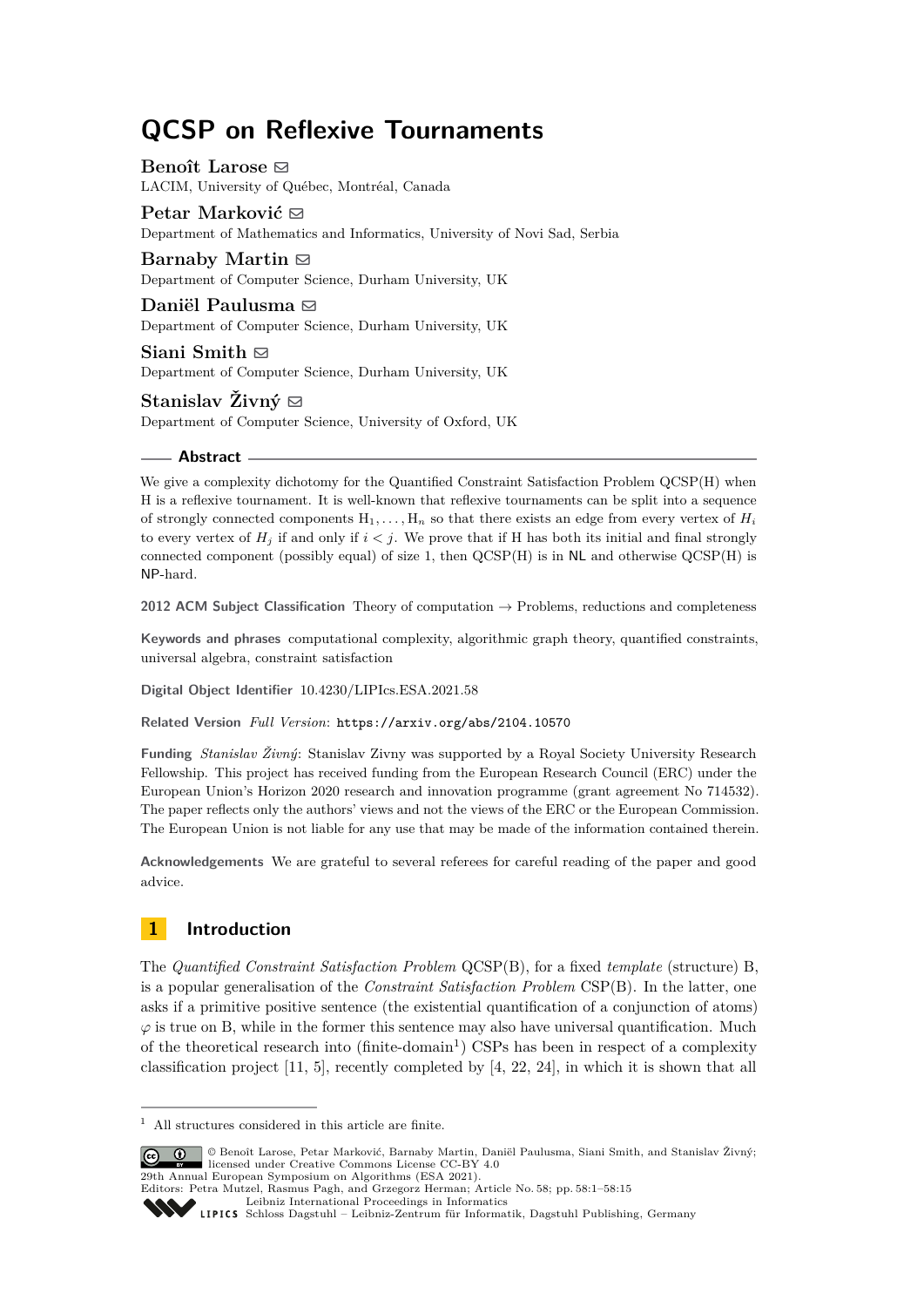#### **58:2 QCSP on Reflexive Tournaments**

such problems are either in P or NP-complete. Various methods, including combinatorial (graph-theoretic), logical and universal-algebraic were brought to bear on this classification project, with many remarkable consequences.

Complexity classifications for QCSPs appear to be harder than for CSPs. Indeed, a classification for QCSPs will give a fortiori a classification for CSPs (if  $B \oplus K_1$  is the disjoint union of B with an isolated element, then  $QCSP(B \oplus K_1)$  and  $CSP(B)$  are polynomialtime many-one equivalent). Just as  $CSP(B)$  is always in NP, so  $QCSP(B)$  is always in Pspace. However, no polychotomy has been conjectured for the complexities of QCSP(B), though, until recently, only the complexities P, NP-complete and Pspace-complete were known. Recent work [\[25\]](#page-14-2) has shown that this complexity landscape is considerably richer, and that dichotomies of the form P versus NP-hard (using Turing reductions) might be the sensible place to be looking for classifications.

CSP(B) may equivalently be seen as the *homomorphism* problem which takes as input a structure A and asks if there is a homomorphism from A to B. The *surjective CSP*,  $SCSP(B)$ , is a cousin of  $CSP(B)$  in which one requires that this homomorphism from A to B be surjective. From the logical perspective this translates to the stipulation that all elements of B be used as witnesses to the (existential) variables of the primitive positive input  $\varphi$ . The surjective CSP appears in the literature under a variety of names, including *surjective homomorphism* [\[2\]](#page-13-3), *surjective colouring* [\[12,](#page-13-4) [15\]](#page-13-5) and *vertex compaction* [\[19,](#page-13-6) [20\]](#page-14-3). CSP(B) and SCSP(B) have various other cousins: see the survey [\[2\]](#page-13-3) or, in the specific context of reflexive tournaments, [\[15\]](#page-13-5). The only one we will dwell on here is the *retraction* problem  $CSP<sup>c</sup>(B)$ which can be defined in various ways but, in keeping with the present narrative, we could define logically as allowing atoms of the form  $v = b$  in the input sentence  $\varphi$  where *b* is some element of B (the superscript *c* indicates that constants are allowed). It has only recently been shown that there exists a B so that SCSP(B) is in P while CSP*<sup>c</sup>* (B) is NP-complete [\[23\]](#page-14-4). It is still not known whether such an example exists among the (partially reflexive) graphs.

It is well-known that the binary *cousin* relation is not transitive, so let us ask the question as to whether the surjective CSP and QCSP are themselves cousins? The algebraic operations pertaining to the CSP are *polymorphisms* and for QCSP these become *surjective* polymorphisms. On the other hand, a natural use of universal quantification in the QCSP might be to ensure some kind of surjective map (at least under some evaluation of many universally quantified variables). So it is that there may appear to be some relationship between the problems. Yet, there are known irreflexive graphs H for which QCSP(H) is in  $NL$ , while  $SCSP(H)$  is  $NP$ -complete (take the 6-cycle [\[18,](#page-13-7) [20\]](#page-14-3)). On the other hand, one can find a 3-element B whose relations are preserved by a *semilattice-without-unit* operation such that both  $CSP<sup>c</sup>(B)$  and  $SCSP(B)$  are in P but  $QCSP(B)$  is Pspace-complete. We are not aware of examples like this among graphs and it is perfectly possible that for (partially reflexive) graphs  $H$ ,  $SCSP(H)$  being in  $P$  implies that  $QCSP(H)$  is in  $P$ .

Tournaments, both irreflexive and reflexive (and sometimes in between), have played a strong role as a testbed for conjectures and a habitat for classifications, for relatives of the CSP both complexity-theoretic [\[1,](#page-13-8) [10,](#page-13-9) [15\]](#page-13-5) and algebraic [\[14,](#page-13-10) [21\]](#page-14-5). Looking at Table [1](#page-2-0) one can see the last unresolved case is precisely QCSP on reflexive tournaments. This is the case we address in this paper. For irreflexive tournaments H, QCSP(H) is in P if and only if SCSP(H) in P, but for reflexive tournaments this is not the case. When H is a reflexive tournament, we prove that QCSP(H) is in NL if H has both initial and final strongly connected components trivial, and is NP-hard otherwise. In contrast to the proof from [\[10\]](#page-13-9) and like the proof of [\[15\]](#page-13-5), we will henceforth work largely combinatorially rather than algebraically. Note that we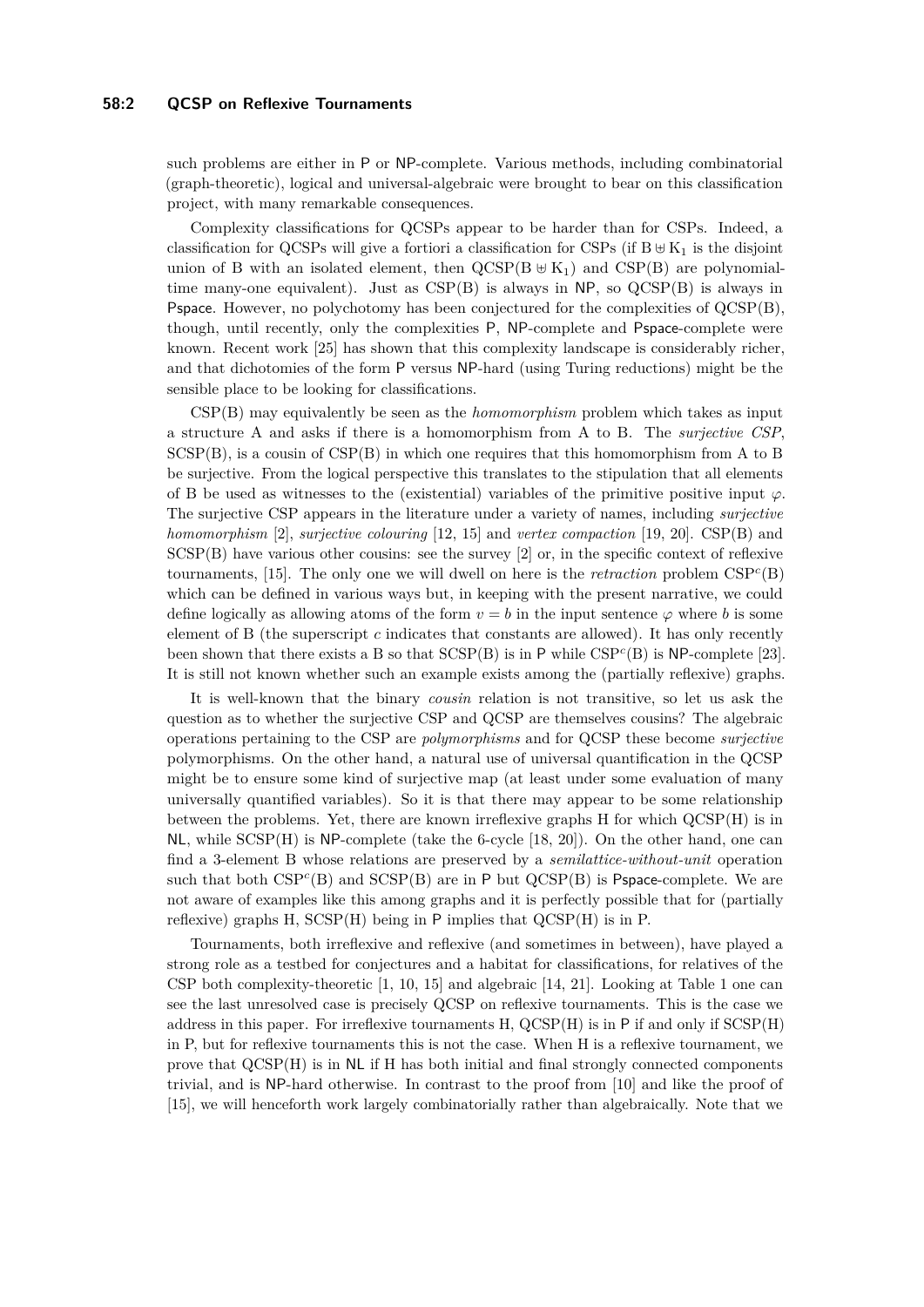#### **B. Larose, P. Marković, B. Martin, D. Paulusma, S. Smith, and S. Živný 58:3**

do not investigate beyond NP-hard, so our dichotomy cannot be compared directly to the trichotomy of [\[10\]](#page-13-9) for irreflexive tournaments which distinguishes between P, NP-complete and Pspace-complete.

<span id="page-2-0"></span>**Table 1** Our result in a wider context. The results for irreflexive tournaments were all proved in the more general setting of irreflexive semicomplete digraphs in the papers cited.

|                            | OCSP              | CSP           | Surjective CSP        | Retraction     |
|----------------------------|-------------------|---------------|-----------------------|----------------|
| irreflexive<br>tournaments | trichotomy $[10]$ | dichotomy [1] | $\sim$ dichotomy [1]  | dichotomy [1]  |
| reflexive<br>tournaments   | this paper        | all trivial   | $\sim$ dichotomy [15] | dichotomy [14] |

In Section [3](#page-4-0) we prove the NP-hard cases of our dichotomy. Our proof method follows that from [\[15\]](#page-13-5), while adapting the ideas of [\[8\]](#page-13-11) in order to make what was developed for Surjective CSP applicable to QCSP. The QCSP is not naturally a combinatorial problem but can be seen thusly when viewed in a certain way. We indeed closely mirror [\[15\]](#page-13-5) with [\[8\]](#page-13-11) in the strongly connected case. For the not strongly connected case, the adaptation from the strongly connected case was straightforward for the Surjective CSP in [\[15\]](#page-13-5). However, the straightforward method does not work for the QCSP. Instead, we seek a direct argument that essentially sees us extending the method from [\[15\]](#page-13-5).

In Section [4](#page-11-0) we prove the NL cases of our dichotomy. Here, we use ideas originally developed in (the conference version of) [\[8\]](#page-13-11) and first used in the wild in [\[17\]](#page-13-12). Thus, we do not introduce new proof techniques as such but rather weave our proof through the reasonably intricate synthesis of different known techniques. In Section [5](#page-12-0) we state our dichotomy and give some directions for future work. Owing to space restrictions in the original submission, some of our proofs are omitted.

# **2 Preliminaries**

For an integer  $k > 1$ , we write  $[k] := \{1, \ldots, k\}$ . A vertex  $u \in V(G)$  in a digraph G is *backwards-adjacent* to another vertex  $v \in V$  if  $(u, v) \in E$ . It is *forwards-adjacent* to another vertex  $v \in V$  if  $(v, u) \in E$ . If a vertex *u* has a self-loop  $(u, u)$ , then *u* is *reflexive*; otherwise *u* is *irreflexive*. A digraph *G* is *reflexive* or *irreflexive* if all its vertices are reflexive or irreflexive, respectively.

The *directed path* on *k* vertices is the digraph with vertices  $u_0, \ldots, u_{k-1}$  and edges  $(u_i, u_{i+1})$  for  $i = 0, \ldots, k-2$ . By adding the edge  $(u_{k-1}, u_0)$ , we obtain the *directed cycle* on *k* vertices. A digraph G is *strongly connected* if for all  $u, v \in V(G)$  there is a directed path in *E*(G) from *u* to *v*. A *double edge* in a digraph G consists in a pair of distinct vertices  $u, v \in V(G)$ , so that  $(u, v)$  and  $(v, u)$  belong to  $E(G)$ . A digraph G is *semicomplete* if for every two distinct vertices *u* and *v*, at least one of  $(u, v)$ ,  $(v, u)$  belongs to  $E(G)$ . A semicomplete digraph G is a *tournament* if for every two distinct vertices *u* and *v*, exactly one of  $(u, v)$ ,  $(v, u)$  belongs to  $E(G)$ . A reflexive tournament G is *transitive* if for every three vertices  $u, v, w$  with  $(u, v), (v, w) \in E(G)$ , also  $(u, w)$  belongs to  $E(G)$ . A digraph F is a *subgraph* of a digraph G if  $V(F) \subseteq V(G)$  and  $E(F) \subseteq E(G)$ . It is *induced* if  $E(F)$ coincides with  $E(G)$  restricted to pairs containing only vertices of  $V(F)$ . A *subtournament* is an induced subgraph of a tournament. It is well known that a reflexive tournament H can be split into a sequence of strongly connected components  $H_1, \ldots, H_n$  for some integer  $n \geq 1$  so that there exists an edge from every vertex of  $H_i$  to every vertex of  $H_j$  if and only if  $i < j$ . We will use the notation  $H_1 \Rightarrow \cdots \Rightarrow H_n$  for H and we refer to  $H_1$  and  $H_n$  as the *initial* and *final* components of H, respectively.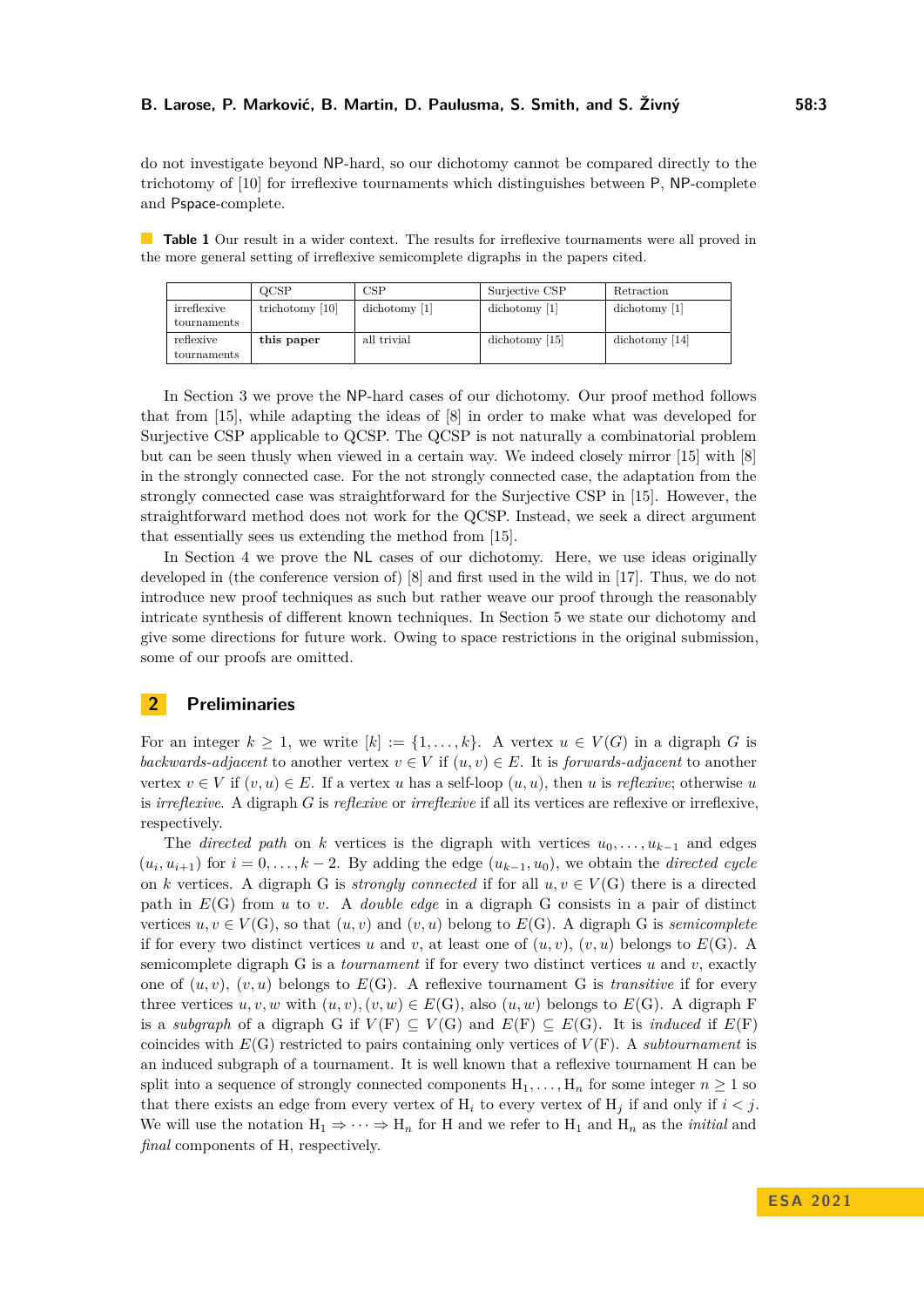#### **58:4 QCSP on Reflexive Tournaments**

A *homomorphism* from a digraph G to a digraph H is a function  $f: V(G) \to V(H)$  such that for all  $u, v \in V(G)$  with  $(u, v) \in E(G)$  we have  $(f(u), f(v)) \in E(H)$ . We say that *f* is *(vertex)-surjective* if for every vertex  $x \in V(H)$  there exists a vertex  $u \in V(G)$  with  $f(u) = x$ . A digraph H′ is a *homomorphic image* of a digraph H if there is a surjective homomorphism from H to H' that is also *edge-surjective*, that is, for all  $(x', y') \in E(H')$  there exists an  $(x, y) \in E(H)$  with  $x' = h(x)$  and  $y' = h(y)$ .

The problem H-RETRACTION takes as input a graph G of which H is an induced subgraph and asks whether there is a homomorphism from G to H that is the identity on H. This definition is polynomial-time many-one equivalent to the one we suggested in the introduction (see e.g. [\[2\]](#page-13-3)). The *quantified constraint satisfaction problem* QCSP(H) takes as input a sentence  $\varphi := \forall x_1 \exists y_1 \dots \forall x_n \exists y_n \Phi(x_1, y_1, \dots, x_n, y_n)$ , where  $\Phi$  is a conjunction of positive atomic (binary edge) relations. This is a yes-instance to the problem just in case  $H \models \varphi$ .

The *canonical query* of G (from [\[13\]](#page-13-13)) is a primitive positive sentence  $\varphi_G$  that has the property that, for all H, G has a homomorphism to H iff  $H \models \varphi_G$ . It is built by mapping edges  $(x, y)$  from  $E(G)$  to atoms  $E(x, y)$  is an existentially quantified conjunctive query.

The *direct product* of two digraphs G and H, denoted  $G \times H$ , is the digraph on vertex set  $V(G) \times V(H)$  with edges  $((x, y), (x', y'))$  if and only if  $(x, x') \in E(G)$  and  $(y, y') \in E(H)$ . We denote the direct product of *k* copies of *G* by  $G^k$ . A *k*-ary *polymorphism* of *G* is a homomorphism *f* from  $G^k$  to  $G$ ; if  $k = 1$ , then *f* is also called an *endomorphism*. A *k*-ary polymorphism *f* is *essentially unary* if there exists a unary operation *q* and  $i \in [k]$  so that  $f(x_1, \ldots, x_k) = g(x_i)$  for every  $(x_1, \ldots, x_k) \in G^k$ . Let us say that a *k*-ary polymorphism *f* is *uniformly z* for some  $z \in V(G)$  if  $f(x_1, \ldots, x_k) = z$  for every  $(x_1, \ldots, x_k) \in V(G^k)$ . We need the following two lemmas.

<span id="page-3-0"></span>▶ **Lemma 1.** *Let H be a reflexive tournament and f be a k-ary polymorphism of* H*. If*  $f(x, \ldots, x) = z$  *for every*  $x \in V(H)$ *, then f is uniformly z.* 

**Proof.** Consider some tuple  $(x_1, \ldots, x_k)$  which has *m* distinct vertices. We proceed by induction on  $m$ , where the base case  $m = 1$  is given as an assumption. Suppose we have the result for *m* vertices and let  $(x_1, \ldots, x_k)$  have  $m + 1$  distinct entries. For simplicity (and w.l.o.g.) we will consider this reordered and without duplicates as  $(y_1, \ldots, y_m, y_{m+1})$ . Suppose *f* maps  $(x_1, \ldots, x_k)$  to *z'*. Assume  $(y_m, y_{m+1}) \in E(H)$  (the case  $(y_{m+1}, y_m)$  is symmetric). Then consider the tuples  $(y_1, \ldots, y_m, y_m)$  and  $(y_1, \ldots, y_{m+1}, y_{m+1})$ . By the inductive hypothesis, *f* maps each of these (when reordered and padded appropriately with duplicates) to z. Furthermore, we have co-ordinatewise edges from  $(y_1, \ldots, y_m, y_m)$  to  $(y_1, \ldots, y_m, y_{m+1})$  and from  $(y_1, \ldots, y_m, y_{m+1})$  to  $(y_1, \ldots, y_{m+1}, y_{m+1})$ . Since we deduce by the definition of polymorphism that both  $(z, z'), (z', z) \in E(H)$ , it follows that  $z' = z$ . Thus, *f* maps also  $(y_1, \ldots, y_m, y_{m+1})$  (when reordered and padded appropriately with duplicates) to *z*. That is,  $f(x_1, \ldots, x_k) = z$ .

▶ **Lemma 2.** Let H be the reflexive tournament  $H_1 \Rightarrow \cdots \Rightarrow H_i \Rightarrow \cdots \Rightarrow H_n$ . If f is a k-ary *surjective polymorphism of* H, then f preserves each of  $V(H_1), \ldots, V(H_n)$ ; that is, for every *i* and every tuple of *k* vertices  $x_1, \ldots, x_k \in V(H_i)$ ,  $f(x_1, \ldots, x_k) \in V(H_i)$ .

**Proof.** Suppose *f* maps some tuple  $(x_1, \ldots, x_m)$  from  $V(H_i)$  to  $y \in V(H_\ell)$ . Let  $(x'_1, \ldots, x'_m)$ be any tuple from  $V(H_i)$ . Since  $H_i$  is strongly connected,  $f(x'_1, \ldots, x'_m)$  in  $V(H_\ell)$ . It follows that if  $\ell \neq i$ , e.g. w.l.o.g.  $\ell < i$ , then some component  $\ell' \geq i$  can not be in the range of  $f$ .

The relevance of this lemma is in its sequent corollary, which follows according to Proposition 3.15 of [\[3\]](#page-13-14).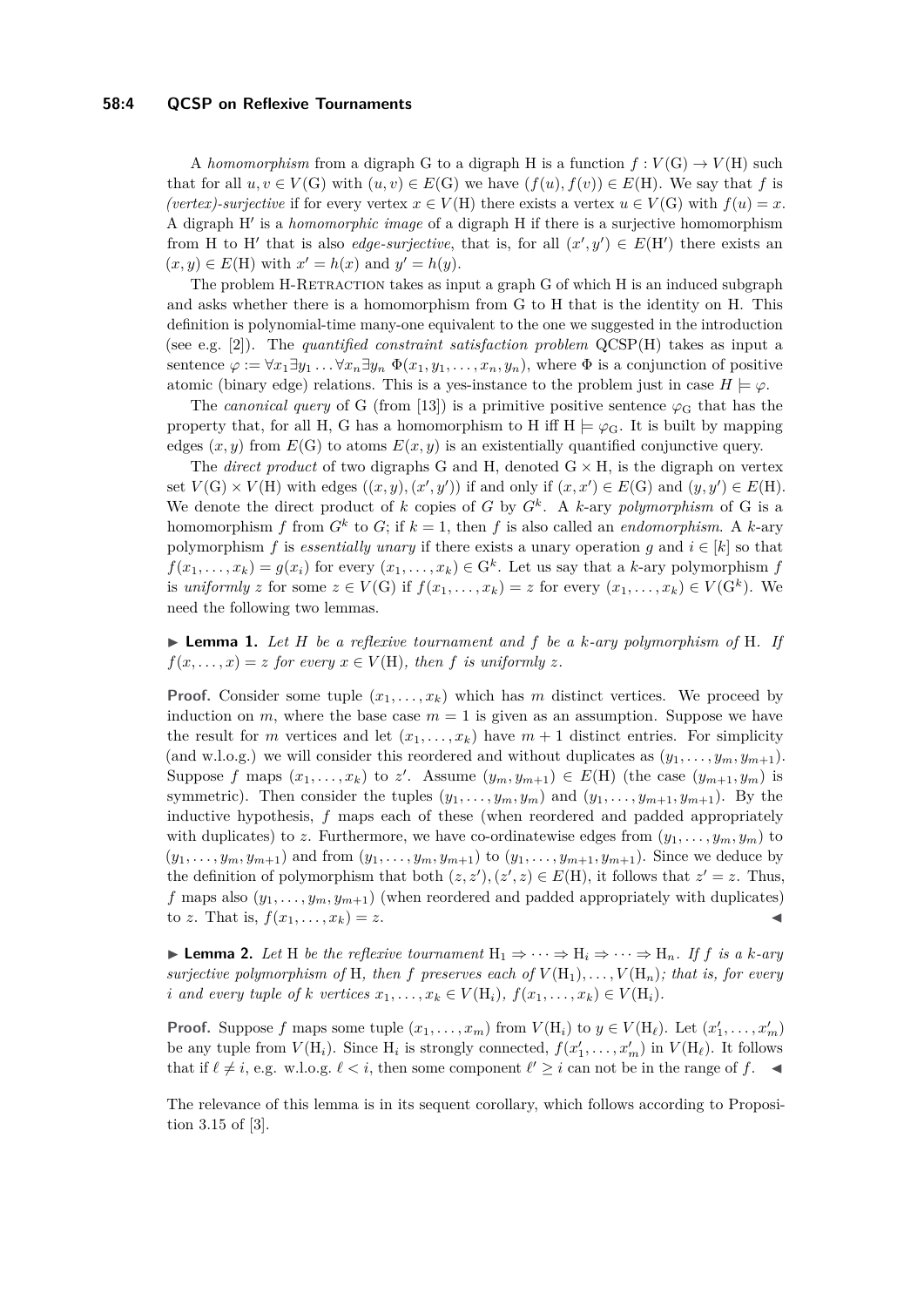**► Corollary 3.** Let H be the reflexive tournament  $H_1 \Rightarrow \cdots \Rightarrow H_i \Rightarrow \cdots \Rightarrow H_n$ . Each subset *of the domain*  $V(H_i)$  *is definable by a QCSP instance in one free variable.* 

An endomorphism *e* of a digraph G is a *constant map* if there exists a vertex  $v \in V(G)$ such that  $e(u) = v$  for every  $u \in V(G)$ , and *e* is the *identity* if  $e(u) = u$  for every  $u \in G$ . An *automorphism* is a bijective endomorphism whose inverse is a homomorphism. An endomorphism is *trivial* if it is either an automorphism or a constant map; otherwise it is *non-trivial*. A digraph is *endo-trivial* if all of its endomorphisms are trivial. An endomorphism *e* of a digraph G *fixes* a subset  $S \subseteq V(G)$  if  $e(S) = S$ , that is,  $e(x) \in S$ for every  $x \in S$ , and *e* fixes an induced subgraph F of G if it is the identity on  $V(F)$ . It fixes an induced subgraph F *up to automorphism* if *e*(F) is an automorphic copy of F. An endomorphism *e* of G is a *retraction* of G if *e* is the identity on  $e(V(G))$ . A digraph is *retract-trivial* if all of its retractions are the identity or constant maps. Note that endotriviality implies retract-triviality, but the reverse implication is not necessarily true (see [\[15\]](#page-13-5)). However, on reflexive tournaments both concepts do coincide [\[15\]](#page-13-5).

We need a series of results from [\[15\]](#page-13-5). The third one follows from the well-known fact that every strongly connected tournament has a directed Hamilton cycle [\[6\]](#page-13-15).

<span id="page-4-7"></span>▶ **Lemma 4** ([\[15\]](#page-13-5))**.** *A reflexive tournament is endo-trivial if and only if it is retract-trivial.*

<span id="page-4-1"></span>▶ **Lemma 5** ([\[15\]](#page-13-5))**.** *Let* H *be an endo-trivial reflexive digraph with at least three vertices. Then every polymorphism of* H *is essentially unary.*

<span id="page-4-3"></span>▶ **Lemma 6** ([\[15\]](#page-13-5))**.** *If* H *is an endo-trivial reflexive tournament, then* H *contains a directed Hamilton cycle.*

<span id="page-4-5"></span>▶ **Lemma 7** ([\[15\]](#page-13-5))**.** *If* H *is an endo-trivial reflexive tournament, then every homomorphic image of* H *of size*  $1 < n < |V(H)|$  *has a double edge.* 

<span id="page-4-6"></span>▶ **Corollary 8.** *If* H *is an endo-trivial reflexive digraph on at least three vertices, then* QCSP(H) *is* NP*-hard (in fact it is even* Pspace*-complete).*

**Proof.** This follows from Lemma [5](#page-4-1) and [\[3\]](#page-13-14).

# <span id="page-4-0"></span>**3 The Proof of the NP-Hard Cases of the Dichotomy**

We commence with the NP-hard cases of the dichotomy. The simpler NL cases will follow.

### **3.1 The NP-Hardness Gadget**

We introduce the gadget Cy<sup>1<sup>\*</sup></sup><sub>*m*</sub> from [\[15\]](#page-13-5) drawn in Figure [1.](#page-5-0) Take *m* disjoint copies of the (reflexive) directed  $m$ -cycle  $DC_m^*$  arranged in a cylindrical fashion so that there is an edge from *i* in the *j*th copy to *i* in the  $(j + 1)$ th copy (drawn in red), and an edge from *i* in the  $(j + 1)$ th copy to  $(i + 1)$  mod *m* in the *j*th copy (drawn in green). We consider  $DC_m^*$  to have vertices  $\{1, \ldots, m\}$ . Recall that every strongly connected (reflexive) tournament on *m* vertices has a Hamilton Cycle  $HC_m$ . We label the vertices of  $HC_m$  as  $1, \ldots, m$  in order to attach it to the gadget  $\text{Cyl}_m^*$ .<sup>[2](#page-4-2)</sup>

<span id="page-4-4"></span>The following lemma follows from induction on the copies of DC<sup>∗</sup> *<sup>m</sup>*, since a reflexive tournament has no double edges.

<span id="page-4-2"></span><sup>2</sup> The superscripted ∗ indicates that the corresponding graph is reflexive. This notation is inherited from [\[15\]](#page-13-5). It is not significant since we could safely assume every graph we work with is reflexive as the template is a reflexive tournament.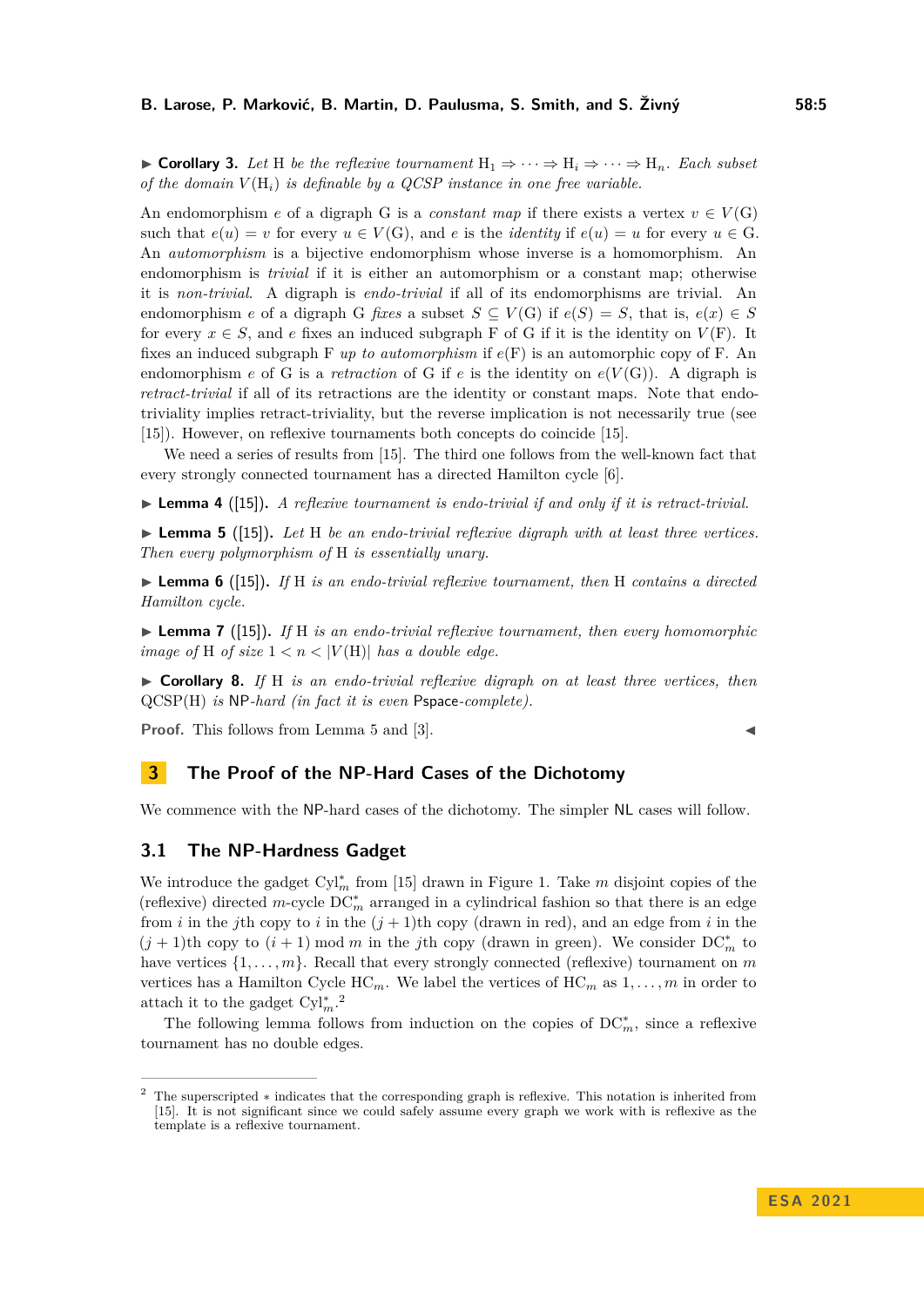<span id="page-5-0"></span>

**Figure 1** The gadget  $\text{Cyl}_m^*$  in the case  $m := 4$  (self-loops are not drawn). We usually visualise the right-hand copy of DC<sup>∗</sup> <sup>4</sup> as the "bottom" copy and then we talk about vertices "above" and "below" according to the red arrows.

▶ **Lemma 9** ([\[15\]](#page-13-5))**.** *In any homomorphism h from* Cyl<sup>∗</sup> *<sup>m</sup>, with bottom cycle* DC<sup>∗</sup> *<sup>m</sup>, to a reflexive tournament, if*  $|h(DC_m^*)| = 1$ *, then*  $|h(Cyl_m^*)| = 1$ *.* 

We will use another property, denoted  $(\dagger)$ , of  $\text{Cyl}_m^*$ , which is that the retractions from  $\text{Cyl}_m^*$ to its bottom copy of DC<sup>∗</sup> *<sup>m</sup>*, once propagated through the intermediate copies, induce on the top copy precisely the set of automorphisms of  $DC_m^*$ . That is, the top copy of  $DC_m^*$  is mapped isomorphically to the bottom copy, and all such isomorphisms may be realised. The reason is that in such a retraction, the  $(j + 1)$ <sup>th</sup> copy may either map under the identity to the *j*th copy, or rotate one edge of the cycle clockwise, and Cyl<sup>∗</sup> *<sup>m</sup>* consists of sufficiently many (namely *m*) copies of DC<sup>∗</sup><sub>*m*</sub>. Now let H be a reflexive tournament that contains a subtournament  $H_0$  on  $m$  vertices that is endo-trivial. By Lemma [6,](#page-4-3) we find that  $H_0$  contains at least one directed Hamilton cycle  $HC_0$ . Define  $Spill_m(H[H_0, HC_0])$  as follows. Begin with H and add a copy of the gadget Cy<sup>1</sup><sup>\*</sup><sub>*m*</sub>, where the bottom copy of DC<sup>\*</sup><sub>*m*</sub> is identified with HC<sub>0</sub>, to build a digraph  $F(H_0, HC_0)$ . Now ask, for some  $y \in V(H)$  whether there is a retraction *r* of  $F(H_0, HC_0)$  to H so that some vertex x (not dependent on y) in the top copy of  $DC_m^*$ in  $\text{Cyl}_m^*$  is such that  $r(x) = y$ . Such vertices *y* comprise the set  $\text{Spill}_m(\text{H}[\text{H}_0, \text{HC}_0]).$ 

▶ Remark 10. If *x* belongs to some copy of DC<sup>∗</sup> *<sup>m</sup>* that is not the top copy, we can find a vertex  $x'$  in the top copy of DC<sup>\*</sup><sub>*m*</sub> and a retraction *r'* from F(H<sub>0</sub>, HC<sub>0</sub>) to H with  $r'(x') =$  $r(x) = y$ , namely by letting *r*<sup>'</sup> map the vertices of higher copies of DC<sup>\*</sup><sub>*m*</sub> to the image of their corresponding vertex in the copy that contains *x*. In particular this implies that  $Spill_m(H[H_0, HC_0])$  contains  $V(H_0)$ .

We note that the set  $\text{Spill}_m(H[H_0, HC_0])$  is potentially dependent on which Hamilton cycle in H<sub>0</sub> is chosen. We now recall that  $Spill_m(H[H_0, HC_0]) = V(H)$  if H retracts to H<sub>0</sub>.

<span id="page-5-1"></span> $\blacktriangleright$  **Lemma 11** ([\[15\]](#page-13-5)). If H is a reflexive tournament that retracts to a subtournament  $H_0$  with *Hamilton cycle*  $HC_0$ *, then*  $Split_{m}(\text{H}[\text{H}_0, \text{HC}_0]) = V(\text{H})$ *.* 

We now review a variant of a construction from [\[8\]](#page-13-11). Let G be a graph containing H where  $|V(H)|$  is of size *n*. Consider all possible functions  $\lambda : [n] \to V(H)$  (let us write  $\lambda \in V(H)^{[n]}$  of cardinality *N*). For some such  $\lambda$ , let  $\mathcal{G}(\lambda)$  be the graph *G* enriched with constants  $c_1, \ldots, c_n$ where these are interpreted over  $V(H)$  according to  $\lambda$  in the natural way (acting on the subscripts). We use calligraphic notation to remind the reader the signature has changed from  $\{E\}$  to  $\{E, c_1, \ldots, c_n\}$  but we will still treat these structures as graphs. If we write  $G(\lambda)$  without calligraphic notation we mean we look at only the  ${E}$ -reduct, that is, we drop the constants. Of course,  $G(\lambda)$  will always be G.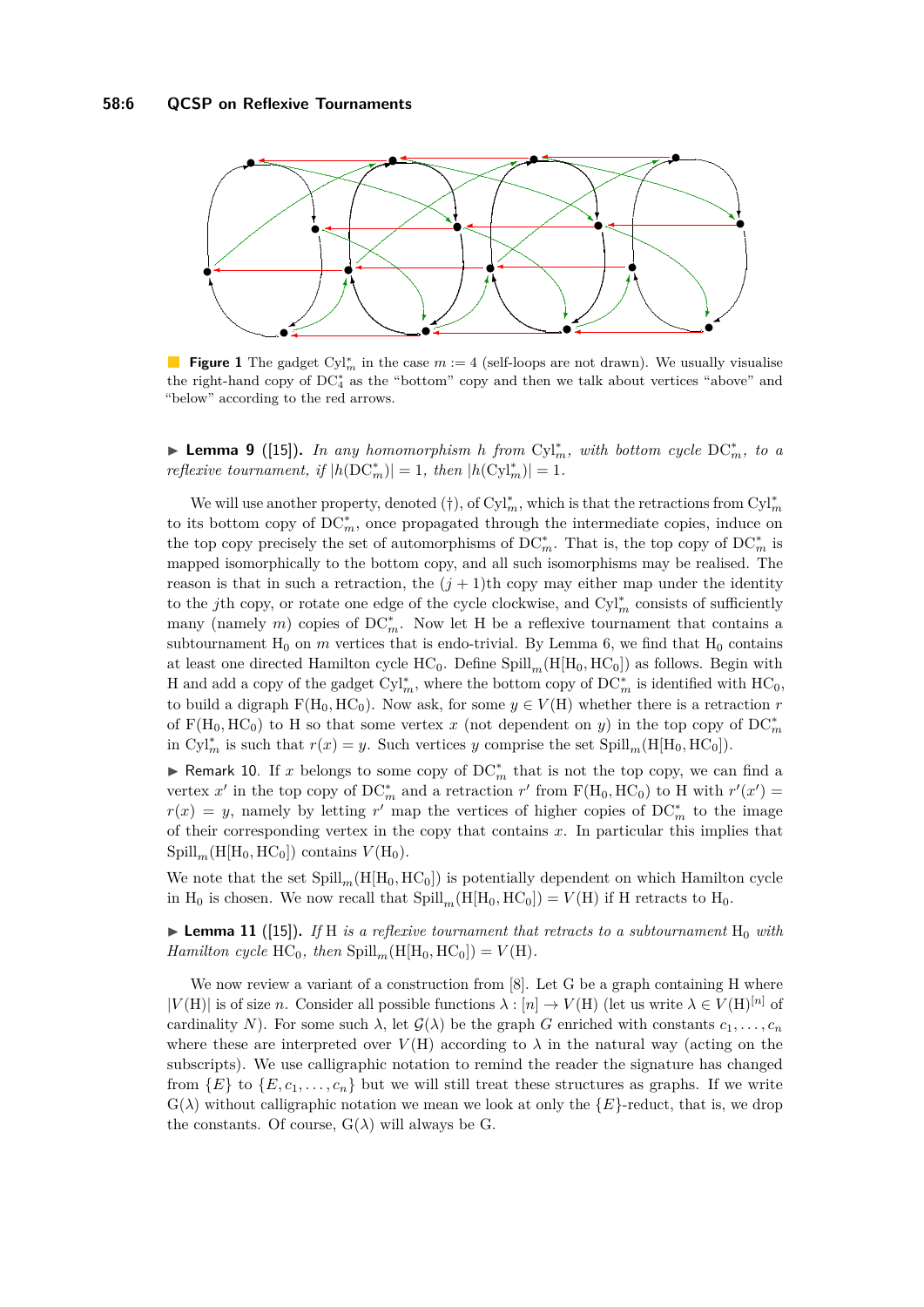<span id="page-6-0"></span>

**Figure 2** Illustrations of direct product with constants.

Let  $\mathcal{G} = \bigotimes_{\lambda \in V(H)^{[n]}} \mathcal{G}(\lambda)$ . That is, the vertices of  $\mathcal{G}$  are *N*-tuples over  $V(G)$  and there is an edge between two such vertices  $(x_1, \ldots, x_N)$  and  $(y_1, \ldots, y_N)$  if and only if  $(x_1, y_1), \ldots, (x_N, y_N) \in E(G)$ . Finally, the constants  $c_i$  are interpreted as  $(x_1, \ldots, x_N)$  so that  $\lambda_1(c_i) = x_1, \ldots, \lambda_N(c_i) = x_N$ . An important induced substructure of G is  $\{(x, \ldots, x):$  $x \in V(G)$ . It is a copy of G called the *diagonal* copy and will play an important role in the sequel. To comprehend better the construction of G from the sundry  $\mathcal{G}(\lambda)$ , confer on Figure [2.](#page-6-0)

The final ingredient of our fundamental construction involves taking some structure  $\mathcal G$ and making its canonical query with all vertices other than those corresponding to  $c_1, \ldots, c_n$ becoming existentially quantified variables (as usual in this construction). We then turn the  $c_1, \ldots, c_n$  to variables  $y_1, \ldots, y_n$  to make  $\varphi_{\mathcal{G}}(y_1, \ldots, y_n)$ . Let H come from the given construction in which  $G = H$ . It is proved in [\[8\]](#page-13-11) that  $H' \models \forall y_1, \ldots, y_n \; \varphi_{\mathcal{H}}(y_1, \ldots, y_n)$  if and only if  $QCSP(H) \subseteq QCSP(H')$  (here we identify  $QCSP(H)$  with the set of sentences that form its yes-instances). By way of a side note, let us consider a *k*-ary relation *R* over H with tuples  $(x_1^1, ..., x_k^1), ..., (x_1^r, ..., x_k^r)$ . For  $i \in [r]$ , let  $\lambda_i$  map  $(c_1, ..., c_k)$  to  $(x_1^i, ..., x_k^i)$ . Let  $\mathcal{H} = \bigotimes_{\lambda \in \{\lambda_1, ..., \lambda_r\}} \mathcal{H}(\lambda)$ . Then  $\varphi_{\mathcal{H}}(y_1, ..., y_n)$  is the closure of *R* under the polymorphisms of H.

## **3.2 The strongly connected case: Two Base Cases**

Recall that if H is a (reflexive) endo-trivial tournament, then QCSP(H) is NP-hard due to Lemma [5](#page-4-1) combined with the results from [\[3\]](#page-13-14) (indeed, we may even say Pspace-complete). However H may not be endo-trivial. We will now show how to deal with the case where H is not endo-trivial but retracts to an endo-trivial subtournament. For doing this we use the NP-hardness gadget, but we need to distinguish between two different cases.

<span id="page-6-1"></span>▶ **Lemma 12** (Base Case I.)**.** *Let* H *be a reflexive tournament that retracts to an endotrivial subtournament*  $H_0$  *with Hamilton cycle*  $HC_0$ *. Assume that*  $H$  *retracts to*  $H'_0$  *for every isomorphic copy*  $H'_0 = i(H_0)$  *of*  $H_0$  *in* H *with*  $\text{Spill}_m(H[H'_0, i(HC_0)]) = V(H)$ *. Then* H0*-*Retraction *can be polynomially reduced to* QCSP(H)*.*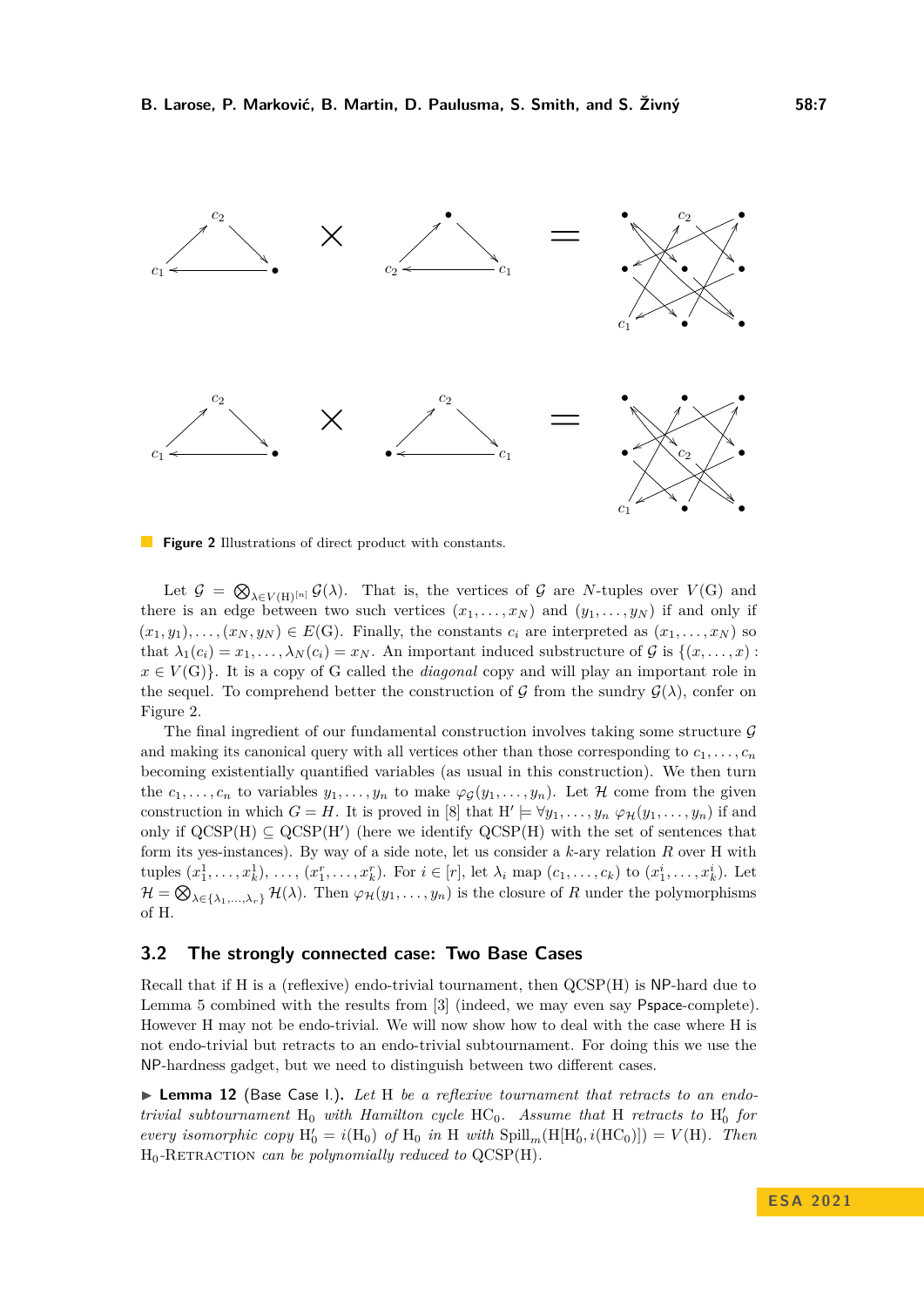**Proof.** Let *m* be the size of  $|V(H_0)|$  and *n* be the size of  $|V(H)|$ . Let G be an instance of H<sub>0</sub>-RETRACTION. We build an instance  $\varphi$  of QCSP(H) in the following fashion. First, take a copy of H together with G and build G' by identifying these on the copy of  $H_0$  that they both possess as an induced subgraph. Now, consider all possible functions  $\lambda : [n] \to V(H)$ . For some such  $\lambda$ , let  $\mathcal{G}'(\lambda)$  be the graph enriched with constants  $c_1, \ldots, c_n$  where these are interpreted over some subset of  $V(H)$  according to  $\lambda$  in the natural way (acting on the subscripts).

Let  $\mathcal{G}' = \bigotimes_{\lambda \in V(H)} [n] \mathcal{G}'(\lambda)$ . Let  $G'^d$ , H<sup>d</sup> and H<sub>0</sub><sup>d</sup> be the diagonal copies of G', H and H<sub>0</sub> in  $\mathcal{G}'$ . Let  $\mathcal{H}$  be the subgraph of  $\mathcal{G}'$  induced by  $V(H) \times \cdots \times V(H)$ . Note that the constants  $c_1, \ldots, c_n$  live in H. Now build  $\mathcal{G}''$  from  $\mathcal{G}'$  by augmenting a new copy of  $Cyl_m^*$  for every vertex  $v \in V(\mathcal{H}) \setminus V(H_0^d)$ . Vertex *v* is to be identified with any vertex in the top copy of  $DC_m^*$ in Cyl<sup>∗</sup><sub>*m*</sub> and the bottom copy of DC<sup>\*</sup><sub>*m*</sub> is to be identified with HC<sub>0</sub> in H<sub>0</sub><sup>*d*</sup> according to the identity function. (Thus, in each case, the new vertices are the middle cycles of Cyl<sup>∗</sup> *<sup>m</sup>* and all but one of the vertices in the top cycle of  $\mathrm{Cyl}^*_m$ .)

Finally, build  $\varphi$  from the canonical query of  $\mathcal{G}''$  where we additionally turn the constants  $c_1, \ldots, c_n$  to outermost universal variables. The size of  $\varphi$  is doubly exponential in *n* (the size of *H*) but this is constant, so still polynomial in the size of *G*.

We claim that G retracts to H<sub>0</sub> if and only if  $\varphi \in \text{QCSP(H)}$ .

First suppose that G retracts to  $H_0$ . Let  $\lambda$  be some assignment of the universal variables of  $\varphi$  to H. To prove  $\varphi \in \text{QCSP(H)}$  it suffices to prove that there is a homomorphism from  $\mathcal{G}''$  to H that extends  $\lambda$ . Then for this it suffices to prove that there is a homomorphism *h* from  $\mathcal{G}'$  that extends  $\lambda$ . Let us explain why. Because H retracts to H<sub>0</sub>, we have Spill<sub>m</sub>(H[H<sub>0</sub>, HC<sub>0</sub>]) =  $V$ (H) due to Lemma [11.](#page-5-1) Hence, if  $h(x) = y$  for two vertices  $x \in V(\mathcal{H}) \setminus V(H_0^d)$  and  $y \in V(H)$ , we can always find a retraction of the graph  $F(H_0, HC_0)$  to H that maps x to y, and we mimic this retraction on the corresponding subgraph in  $\mathcal{G}''$ . The crucial observation is that this can be done independently for each vertex in  $V(\mathcal{H}) \setminus V(\mathrm{H_0^d})$ , as two vertices of different copies of  $\text{Cyl}_m^*$  are only adjacent if they both belong to  $\mathcal{H}$ .

Henceforth let us consider the homomorphic image of  $\mathcal{G}'$  that is  $\mathcal{G}'(\lambda)$ . To prove  $\varphi \in$  $QCSP(H)$  it suffices to prove that there is a homomorphism from  $G'(\lambda)$  to H that extends  $\lambda$ . Note that it will be sufficient to prove that G' retracts to H. Let h be the natural retraction from  $G'$  to  $H$  that extends the known retraction from  $G$  to  $H_0$ . We are done.

Suppose now  $\varphi \in \text{QCSP(H)}$ . Choose some surjection for  $\lambda$ , the assignment of the universal variables of  $\varphi$  to H. Recall  $N = |V(H)^{[n]}|$ . The evaluation of the existential variables that witness  $\varphi \in \text{QCSP(H)}$  induces a surjective homomorphism *s* from  $\mathcal{G}''$  to H which contains within it a surjective homomorphism  $s'$  from  $\mathcal{H} = H^N$  to H. Consider the diagonal copy of  $H_0^d \subset H^d \subset G'^d$  in  $\mathcal{G}'$ . By abuse of notation we will also consider each of *s* and *s'* acting just on the diagonal. If  $|s'(H_0^d)| = 1$ , by construction of  $\mathcal{G}''$ , we have  $|s'(H^d)| = 1$ . Indeed, this was the property we noted in Lemma [9.](#page-4-4) By Lemma [1,](#page-3-0) this would mean  $s'$  is uniformly mapping  $H$  to one vertex, which is impossible as  $s'$  is surjective. Now we will work exclusively in the diagonal copy  $G'^d$ . As  $1 < |s'(H_0^d)| < m$  is not possible either due to Lemma [7,](#page-4-5) we find that  $|s'(H_0^d)| = m$ , and indeed *s'* maps  $H_0^d$  to a copy of itself in H which we will call  $H_0' = i(H_0^d)$ for some isomorphism *i*.

We claim that  $\text{Spill}_m(\text{H}[\text{H}'_0, i(\text{HC}'_0)]) = V(\text{H})$ . In order to see this, consider a vertex  $y \in V(H)$ . As *s*' is surjective, there exists a vertex  $x \in V(H)$  with  $s'(x) = y$ . By construction, *x* belongs to some top copy of DC<sup>\*</sup><sub>*m*</sub> in Cyl<sup>\*</sup><sub>*m*</sub> in F(H<sub>0</sub>, HC<sub>0</sub>). We can extend  $i^{-1}$  to an isomorphism from the copy of  $\text{Cyl}_m^*$  (which has  $i(\text{HC}_0^d)$ ) as its bottom cycle) in the graph  $F(H'_0, i(HC_0^d))$  to the copy of  $Cyl_m^*$  (which has  $HC_0^d$  as its bottom cycle) in the graph  $F(H_0, HC_0)$ . We define a mapping  $r^*$  from  $F(H'_0, i(HC_0^d))$  to H by  $r^*(u) = s' \circ i^{-1}(u)$  if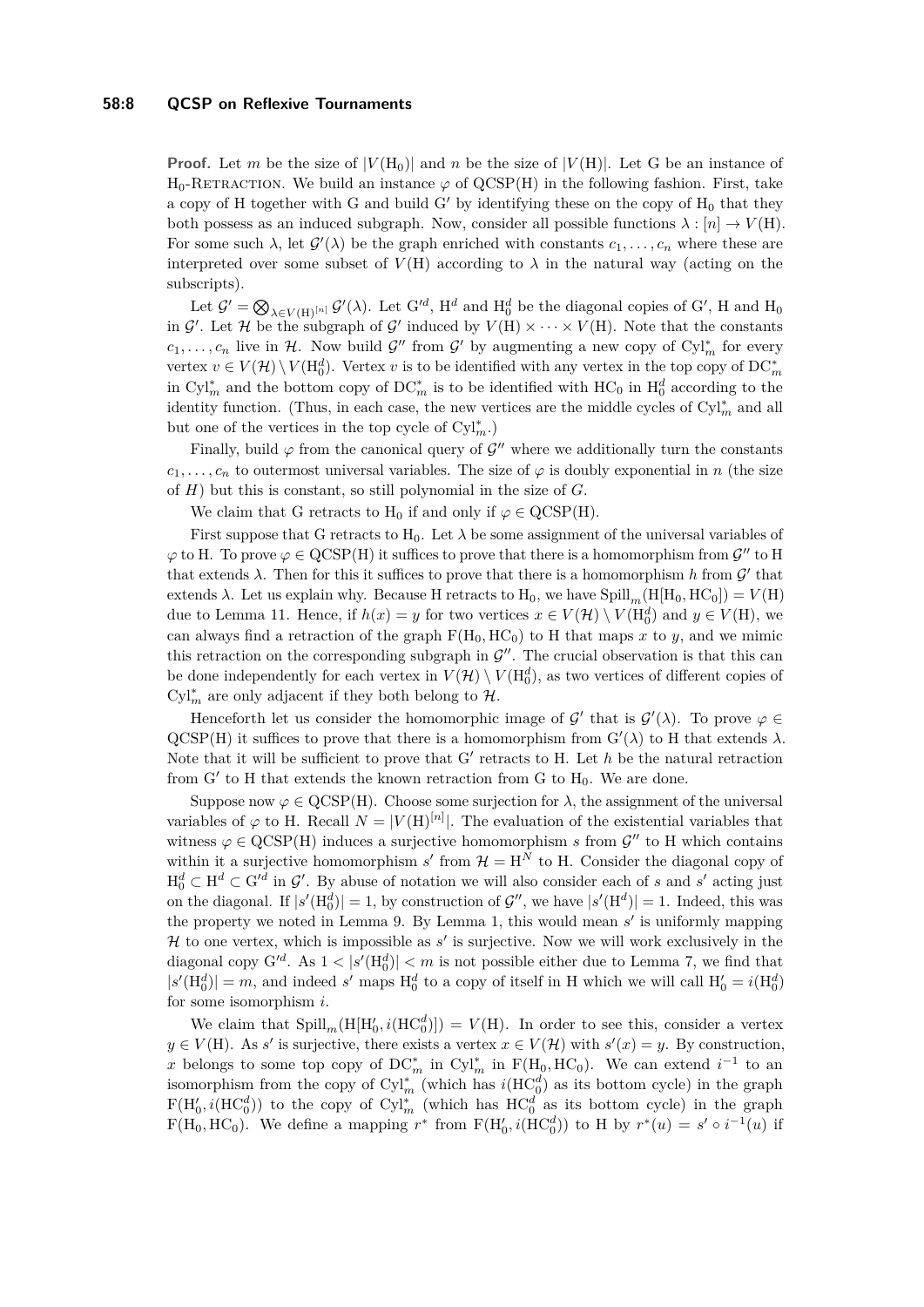<span id="page-8-0"></span>

**Figure 3** An interesting tournament H on six vertices (self-loops are not drawn). This tournament does not retract to the  $DC_3^*$  on the left-hand side, yet  $Spill_3(H[DC_3^*,DC_3]) = V(H)$ .

*u* is on the copy of  $\text{Cyl}_{m}^{*}$  in  $F(H'_{0}, i(\text{HC}_{0}^{d}))$  and  $r^{*}(u) = u$  otherwise. We observe that  $r^*(u) = u$  if  $u \in V(H'_0)$  as *s'* coincides with *i* on H<sub>0</sub>. As  $H_0^d$  separates the other vertices of the copy of  $\text{Cyl}_m^*$  from  $V(\text{H}^d) \setminus V(\text{H}_0^d)$ , in the sense that removing  $\text{H}_0^d$  would disconnect them, this means that  $r^*$  is a retraction from  $F(H'_0, i(HC_0^d))$  to H. We find that  $r^*$  maps  $i(x)$ to  $s' \circ i^{-1}(i(x)) = s'(x) = y$ . Moreover, as *x* is in the top copy of DC<sup>\*</sup><sub>*m*</sub> in F(H<sub>0</sub>, HC<sub>0</sub>), we conclude that *y* always belongs to  $\text{Spill}_{m}(\text{H}[\text{H}'_{0}, i(\text{HC}'_{0})])$ .

As  $\text{Spill}_m(\text{H}[\text{H}'_0, i(\text{HC}'_0)]) = V(\text{H})$ , we find, by assumption of the lemma, that there exists a retraction  $r$  from H to  $H'_{0}$ . Now, recalling that we can view  $s'$  acting just on the diagonal copy  $H^d$  of H,  $i^{-1} \circ r \circ s'$  is the desired retraction of G to H<sub>0</sub>.

We now need to deal with the situation in which we have an isomorphic copy  $H'_0 = i(H_0)$ of H<sub>0</sub> in H with  $\text{Spill}_m(\text{H}[\text{H}'_0, i(\text{HC}_0)]) = V(\text{H})$ , such that H does not retract to  $\text{H}'_0$  (see Figure [3](#page-8-0) for an example). We cannot deal with this case in a direct manner and first show another base case. For this we need the following lemma and an extension of endo-triviality that we discuss afterwards.

<span id="page-8-1"></span> $\blacktriangleright$  **Lemma 13** ([\[15\]](#page-13-5)). Let H be a reflexive tournament, containing a subtournament H<sub>0</sub> so that *any endomorphism of* H *that fixes* H<sup>0</sup> *as a graph is an automorphism. Then any endomorphism* of H *that maps* H<sub>0</sub> *to an isomorphic copy*  $H'_0 = i(H_0)$  *of itself is an automorphism of* H.

Let H<sup>0</sup> be an induced subgraph of a digraph H. We say that the pair (H*,* H0) is *endo-trivial* if all endomorphisms of H that fix  $H_0$  are automorphisms.

<span id="page-8-2"></span> $\triangleright$  **Lemma 14** (Base Case II). Let H be a reflexive tournament with a subtournament  $H_0$  with *Hamilton cycle*  $HC_0$  *so that*  $(H, H_0)$  *and*  $H_0$  *are endo-trivial and*  $Split[H_0, HC_0]) = V(H)$ *. Then* H-RETRACTION *can be polynomially reduced to*  $QCSP(H)$ *.* 

**Proof.** Let G be an instance of H-RETRACTION. Let m be the size of  $|V(H_0)|$  and n be the size of  $|V(H)|$ . We build an instance  $\varphi$  of QCSP(H) in the following fashion. Consider all possible functions  $\lambda : [n] \to V(H)$ . For some such  $\lambda$ , let  $\mathcal{G}(\lambda)$  be the graph enriched with constants  $c_1, \ldots, c_n$  where these are interpreted over some subset of  $V(H)$  according to  $\lambda$  in the natural way (acting on the subscripts).

Let  $\mathcal{G} = \bigotimes_{\lambda \in V(H)} [n] \mathcal{G}(\lambda)$ . Let  $G^d$ , H<sup>d</sup> and H<sub>0</sub><sup>d</sup> be the diagonal copies of G, H and H<sub>0</sub> in G. Let H be the subgraph of G induced by  $V(H) \times \cdots \times V(H)$ . Note that the constants  $c_1, \ldots, c_n$  live in H. Now build G' from G by augmenting a new copy of Cyl<sup>\*</sup><sub>n</sub> for every vertex  $v \in V(\mathcal{H}) \setminus V(\mathrm{H}_0^d)$ . Vertex *v* is to be identified with any vertex in the top copy of DC<sup>\*</sup><sub>*m*</sub> in Cyl<sup>∗</sup><sub>*m*</sub> and the bottom copy of DC<sup>∗</sup><sub>*m*</sub> is to be identified with HC<sub>0</sub> in H<sub>0</sub><sup>*d*</sup> according to the identity function.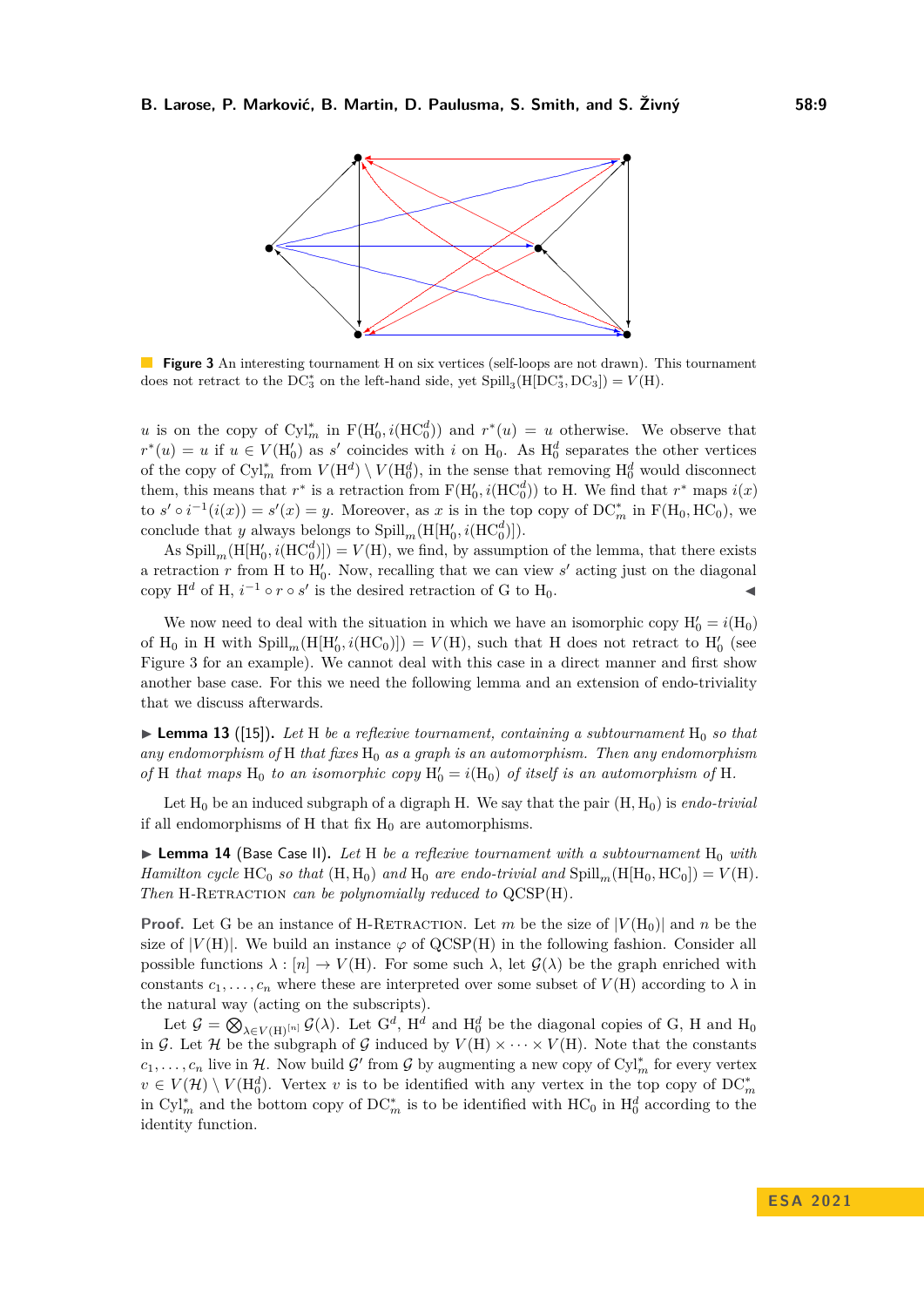#### **58:10 QCSP on Reflexive Tournaments**

Finally, build  $\varphi$  from the canonical query of  $\mathcal{G}'$  where we additionally turn the constants  $c_1, \ldots, c_n$  to outermost universal variables.

First suppose that G retracts to H by r. Let  $\lambda$  be some assignment of the universal variables of  $\varphi$  to H. To prove  $\varphi \in \mathrm{QCSP(H)}$  it suffices to prove that there is a homomorphism from  $\mathcal{G}'$  to H that extends  $\lambda$  and for this it suffices to prove that there is a homomorphism from G that extends  $\lambda$ . This is always possible since we have Spill<sub>m</sub>(H[H<sub>0</sub>, HC<sub>0</sub>]) =  $V(H)$  by assumption.

Henceforth let us consider the homomorphic image of G that is  $\mathcal{G}(\lambda)$ . To prove  $\varphi \in$  $QCSP(H)$  it suffices to prove that there is a homomorphism from  $G(\lambda)$  to H that extends *λ*. Note that it will be sufficient to prove that G retracts to H. Well this was our original assumption so we are done.

Suppose now  $\varphi \in \text{QCSP(H)}$ . Choose some surjection for  $\lambda$ , the assignment of the universal variables of  $\varphi$  to H. Recall  $N = |V(H)^{[n]}|$ . The evaluation of the existential variables that witness  $\varphi \in \text{QCSP(H)}$  induces a surjective homomorphism *s* from  $\mathcal{G}'$  to H which contains within it a surjective homomorphism  $s'$  from  $\mathcal{H} = H^N$  to H. Consider the diagonal copy of  $H_0^d \subset H^d \subset G^d$  in  $(G)^N$ . By abuse of notation we will also consider each of *s* and *s'* acting just on the diagonal. If  $|s'(H_0^d)| = 1$ , by construction of  $\mathcal{G}'$ , we have  $|s'(H^d)| = 1$ . By Lemma [1,](#page-3-0) this would mean  $s'$  is uniformly mapping  $H$  to one vertex, which is impossible as  $s'$  is surjective. Now we will work exclusively on the diagonal copy  $G^d$ . As  $1 < |s'(H_0^d)| < m$  is not possible either due to Lemma [7,](#page-4-5) we find that  $|s'(H_0^d)| = m$ , and indeed  $s'$  maps  $H_0^d$  to a copy of itself in H which we will call  $H'_0 = i(H_0^d)$  for some isomorphism *i*.

As  $(H, H_0)$  is endo-trivial, Lemma [13](#page-8-1) tells us that the restriction of  $s'$  to  $H^d$  is an automorphism of  $H^d$ , which we call  $\alpha$ . The required retraction from G to H is now given by  $\alpha^{-1} \circ s'$ . ◀

# **3.3 The strongly connected case: Generalising the Base Cases**

We now generalise the two base cases to more general cases via some recursive procedure. Afterwards we will show how to combine these two cases to complete our proof. We will first need a slightly generalised version of Lemma [13,](#page-8-1) which nonetheless has virtually the same proof.

<span id="page-9-0"></span>▶ **Lemma 15** ([\[15\]](#page-13-5))**.** *Let* H<sup>2</sup> ⊃ H<sup>1</sup> ⊃ *H*<sup>0</sup> *be a sequence of strongly connected reflexive tournaments, each one a subtournament of the one before. Suppose that any endomorphism of*  $H_1$  *that fixes*  $H_0$  *is an automorphism. Then any endomorphism h of*  $H_2$  *that maps*  $H_0$  *to* an isomorphic copy  $H'_0 = i(H_0)$  of itself also gives an isomorphic copy of  $H_1$  in  $h(H_1)$ .

The following two lemmas generalise Lemmas [12](#page-6-1) and [14.](#page-8-2) The proof of the second is omitted.

<span id="page-9-1"></span> $\blacktriangleright$  **Lemma 16** (General Case I). Let  $H_0, H_1, \ldots, H_k, H_{k+1}$  be reflexive tournaments, the first *k of which have Hamilton cycles*  $HC_0, HC_1, \ldots, HC_k$ *, respectively, so that*  $H_0 \subseteq H_1 \subseteq \cdots \subseteq$  $H_k \subseteq H_{k+1}$ *. Assume that*  $H_0$ *,*  $(H_1, H_0)$ *, ...,*  $(H_k, H_{k-1})$  *are endo-trivial and that* 

| $\text{Spill}_{a_0}(\text{H}_1[\text{H}_0, \text{HC}_0])$             | $= V(H_1)$                             |
|-----------------------------------------------------------------------|----------------------------------------|
| $\text{Spill}_{a_1}(\text{H}_2[\text{H}_1,\text{HC}_1])$              | $= V(H_2)$                             |
|                                                                       | $\mathbb{R}^n \times \mathbb{R}^{n+1}$ |
| $\text{Spill}_{a_{k-1}}(\text{H}_k[\text{H}_{k-1}, \text{HC}_{k-1}])$ | $= V(H_k).$                            |

*Moreover, assume that*  $H_{k+1}$  *retracts to*  $H_k$  *and also to every isomorphic copy*  $H'_k = i(H_k)$  $of$  H<sub>k</sub> in H<sub>k+1</sub> with  $\text{Spill}_{a_k}(\text{H}_{k+1}[\text{H}'_k, i(\text{HC}_k)]) = V(\text{H}_{k+1})$ *. Then* H<sub>k</sub>-RETRACTION *can be polynomially reduced to*  $QCSP(H_{k+1})$ *.*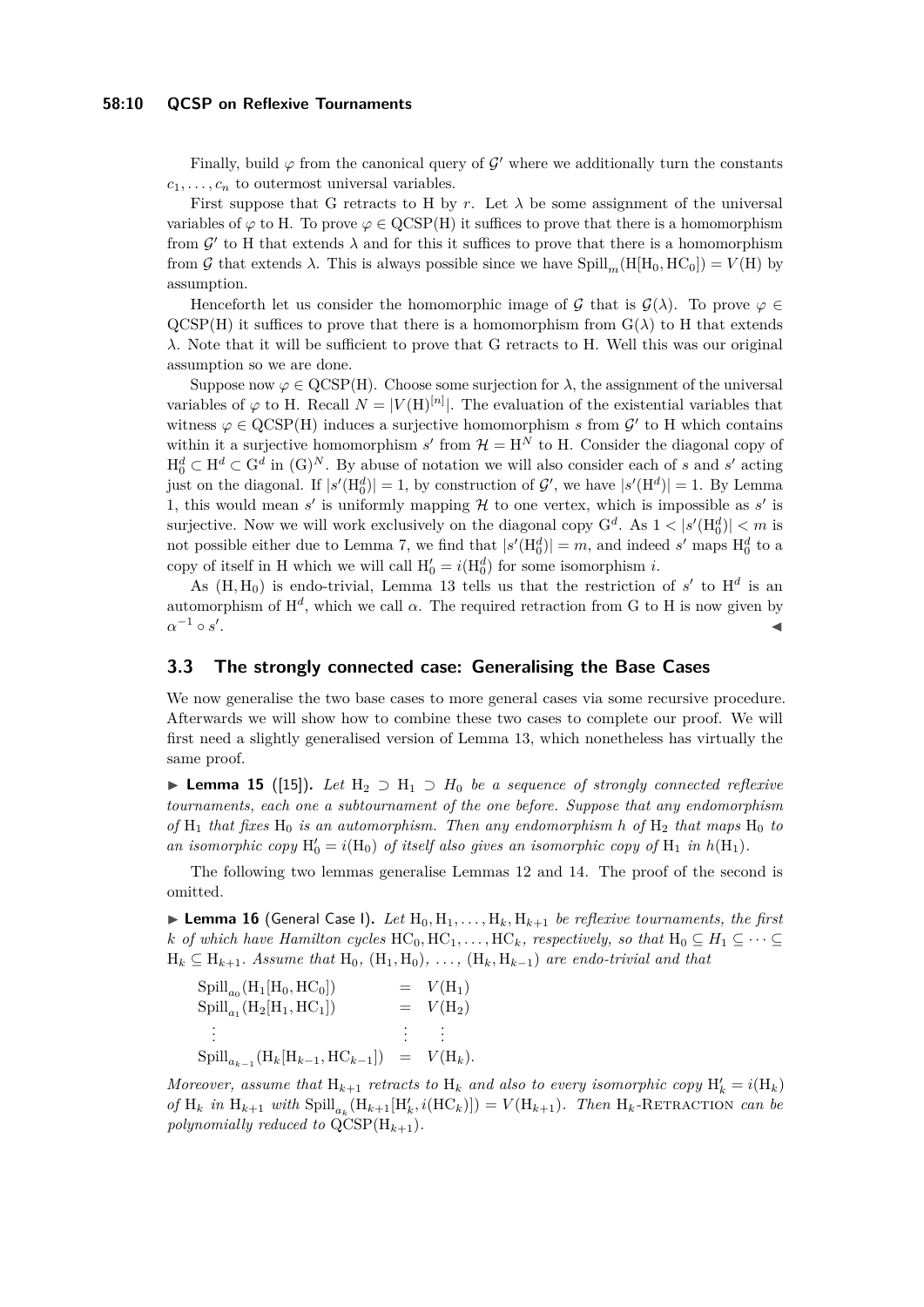**Proof.** Let  $a_{k+1}, \ldots, a_0$  be the cardinalities of  $|V(H_{k+1})|, \ldots, |V(H_0|)$ , respectively. Let  $n = a_{k+1}$ . Let G be an instance of H<sub>k</sub>-RETRACTION. We will build an instance  $\varphi$  of  $QCSP(H_{k+1})$  in the following fashion. First, take a copy of  $H_{k+1}$  together with G and build  $G'$  by identifying these on the copy of  $H_k$  that they both possess as an induced subgraph.

Consider all possible functions  $\lambda : [n] \to V(H_{k+1})$ . For some such  $\lambda$ , let  $\mathcal{G}'(\lambda)$  be the graph enriched with constants  $c_1, \ldots, c_n$  where these are interpreted over some subset of  $V(H_{k+1})$  according to  $\lambda$  in the natural way (acting on the subscripts).

Let  $\mathcal{G}' = \bigotimes_{\lambda \in V(H_{k+1})^{[n]}} \mathcal{G}'(\lambda)$ . Let  $G'^d$ ,  $H_{k+1}^d$  and  $H_k^d$  etc. be the diagonal copies of  $G'^d$ ,  $H_{k+1}$  and  $H_k$  in  $\mathcal{G}'$ . Let  $\mathcal{H}_{k+1}$  be the subgraph of  $\mathcal{G}'$  induced by  $V(H_{k+1}) \times \cdots \times V(H_{k+1})$ . Note that the constants  $c_1, \ldots, c_n$  live in  $\mathcal{H}_{k+1}$ . Now build  $\mathcal{G}''$  from  $\mathcal{G}'$  by augmenting a new copy of  $\mathrm{Cyl}_{a_k}^*$  for every vertex  $v \in V(\mathcal{H}_{k+1}) \setminus V(\mathrm{H}_{k}^d)$ . Vertex *v* is to be identified with any vertex in the top copy of  $DC_{a_k}$  in  $Cyl_{a_k}^*$  and the bottom copy of  $DC_{a_k}$  is to be identified with  $HC_k$  in  $H_k^d$  according to the identity function.

Then, for each  $i \in [k]$ , and  $v \in V(H_i^d) \setminus V(H_{i-1}^d)$ , add a copy of  $Cyl_{a_{i-1}}^*$ , where *v* is identified with any vertex in the top copy of  $DC^*_{a_{i-1}}$  in  $Cyl^*_{a_{i-1}}$  and the bottom copy of  $DC_{i-1}^*$  is to be identified with  $H_{i-1}$  according to the identity map of  $DC_{a_{i-1}}^*$  to  $HC_{i-1}$ .

Finally, build  $\varphi$  from the canonical query of  $\mathcal{G}''$  where we additionally turn the constants  $c_1, \ldots, c_n$  to outermost universal variables.

First suppose that G retracts to  $H_k$ . Let  $\lambda$  be some assignment of the universal variables of  $\varphi$  to  $H_{k+1}$ . To prove  $\varphi \in \text{QCSP}(H_{k+1})$  it suffices to prove that there is a homomorphism from  $\mathcal{G}''$  to  $H_{k+1}$  that extends  $\lambda$  and for this it suffices to prove that there is a homomorphism from *G'* that extends *λ*. Let us explain why. We map the various copies of  $Cyl^*_{a_{i-1}}$  in  $G''$ in any suitable fashion, which will always exist due to our assumptions and the fact that  $\text{Spill}_{a_k}(\text{H}_{k+1}[\text{H}_k, \text{HC}_k]) = V(\text{H}_{k+1}),$  which follows from our assumption that  $\text{H}_{k+1}$  retracts to  $H_k$  and Lemma [11.](#page-5-1)

Henceforth let us consider the homomorphic image of  $\mathcal{G}'$  that is  $\mathcal{G}'(\lambda)$ . To prove  $\varphi \in$  $QCSP(H_{k+1})$  it suffices to prove that there is a homomorphism from  $G'(\lambda)$  to  $H_{k+1}$  that extends  $\lambda$ . Note that it will be sufficient to prove that G' retracts to  $H_{k+1}$ . Let  $h$  be the natural retraction from G' to  $H_{k+1}$  that extends the known retraction from G to  $H_k$ . We are done.

Suppose now  $\varphi \in \text{QCSP}(\mathcal{H}_{k+1})$ . Choose some surjection for  $\lambda$ , the assignment of the universal variables of  $\varphi$  to  $H_{k+1}$ . Let  $N = |V(H_{k+1})^{[n]}|$ . The evaluation of the existential variables that witness  $\varphi \in \text{QCSP}(\mathcal{H}_{k+1})$  induces a surjective homomorphism *s* from  $\mathcal{G}'$  to  $H_{k+1}$  which contains within it a surjective homomorphism *s'* from  $\mathcal{H} = H_{k+1}^N$  to  $H_{k+1}$ . Consider the diagonal copy of  $H_0^d \subset \cdots \subset H_k^d \subset H_{k+1}^d \subset G'^d$  in  $\mathcal{G}'$ . By abuse of notation we will also consider each of *s* and *s'* acting just on the diagonal. If  $|s'(H_0^d)| = 1$ , by construction of  $\mathcal{G}''$ , we could follow the chain of spills to deduce that  $|s'(H_{k+1}^d)| = 1$ , which is not possible by Lemma [1.](#page-3-0) Moreover,  $1 < |s'(H_0^d)| < |V(H_0^d)|$  is impossible due to Lemma [7.](#page-4-5) Now we will work exclusively on the diagonal copy  $G'^d$ .

Thus,  $|s'(H_0^d)| = |V(H_0^d)|$  and indeed *s'* maps  $H_0^d$  to an isomorphic copy of itself in  $H_{k+1}$ which we will call  $H'_0 = i(H_0^d)$ . We now apply Lemma [15](#page-9-0) as well as our assumed endotrivialities to derive that  $s'$  in fact maps  $H_k^d$  by the isomorphism *i* to a copy of itself in  $H_{k+1}$ which we will call  $H'_{k}$ . Since *s'* is surjective, we can deduce that  $\text{Spill}_{a_{k}}(\text{H}_{k+1}[\text{H}'_{k}, i(\text{HC}'_{k})])$  $V(H_{k+1})$  in the same way as in the proof of Lemma [12.](#page-6-1) and so there exists a retraction *r* from  $H_{k+1}$  to  $H'_{k}$ . Now  $i^{-1} \circ r \circ s'$  gives the desired retraction of G to  $H_{k}$ .

<span id="page-10-0"></span> $\blacktriangleright$  **Lemma 17** (General Case II). Let  $H_0, H_1, \ldots, H_k, H_{k+1}$  be reflexive tournaments, the first  $k+1$  *of which have Hamilton cycles*  $HC_0, HC_1, \ldots, HC_k$ *, respectively, so that*  $H_0 \subseteq H_1 \subseteq$  $\dots \subseteq H_k ⊆ H_{k+1}$ *. Suppose that*  $H_0$ *,*  $(H_1, H_0)$ *, ...,*  $(H_k, H_{k-1})$ *,*  $(H_{k+1}, H_k)$  *are endo-trivial*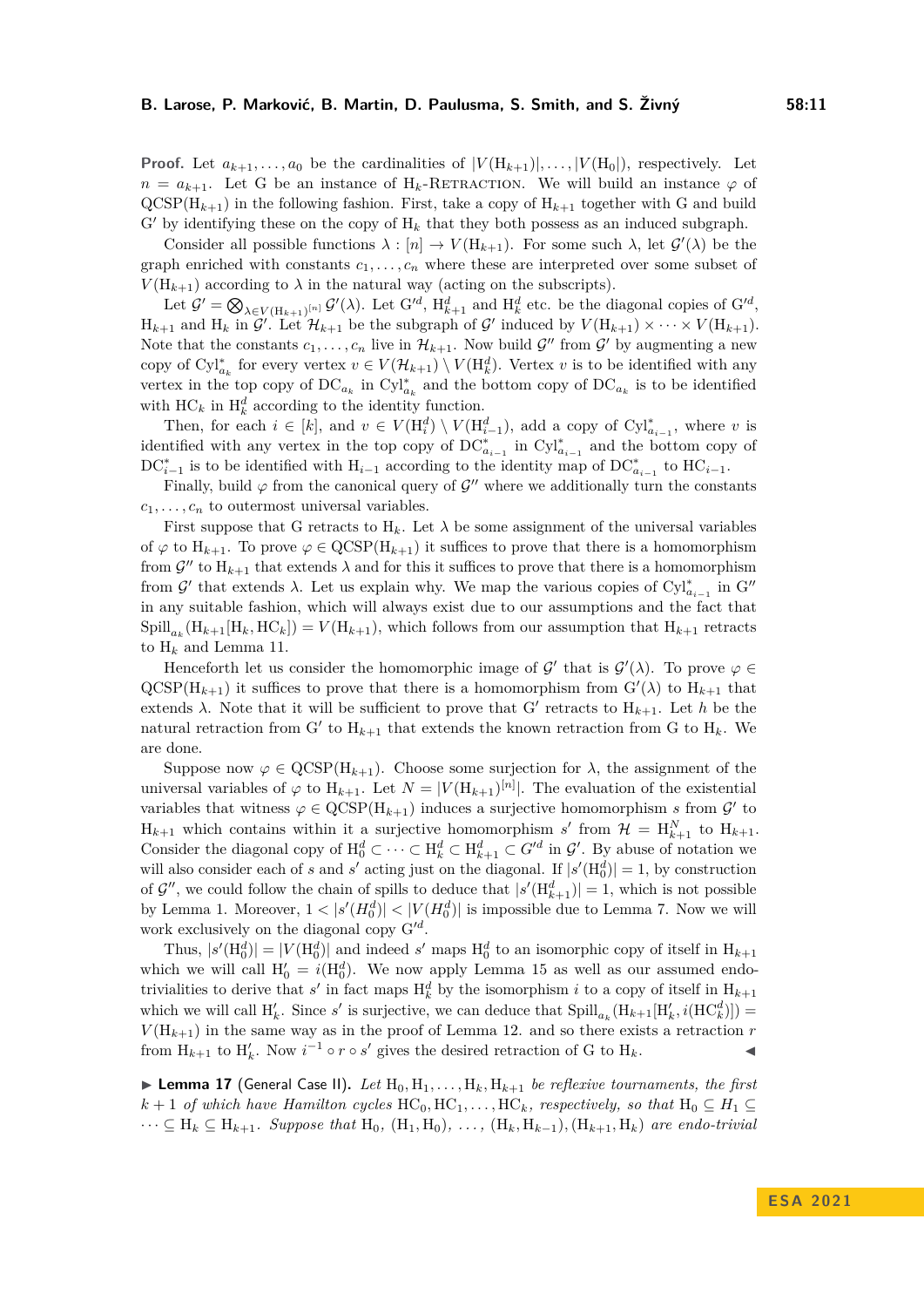*and that*

| $\text{Spill}_{a_0}(\text{H}_1[\text{H}_0, \text{HC}_0])$             |           | $= V(H_1)$                              |
|-----------------------------------------------------------------------|-----------|-----------------------------------------|
| $\text{Spill}_{a_1}(\text{H}_2[\text{H}_1,\text{HC}_1])$              |           | $= V(H_2)$                              |
|                                                                       |           | $\mathcal{L}^{\text{max}}(\mathcal{L})$ |
| $\text{Spill}_{a_{k-1}}(\text{H}_k[\text{H}_{k-1}, \text{HC}_{k-1}])$ | $\, = \,$ | $V(H_k)$                                |
| $\text{Spill}_{a_k}(\text{H}_{k+1}[\text{H}_k,\text{HC}_k])$          |           | $= V(H_{k+1})$                          |

*Then*  $H_{k+1}$ -RETRACTION *can be polynomially reduced to*  $QCSP(H_{k+1})$ *.* 

<span id="page-11-2"></span>▶ **Corollary 18.** *Let* H *be a non-trivial strongly connected reflexive tournament. Then* QCSP(H) *is* NP*-hard.*

**Proof.** As H is a strongly connected reflexive tournament, which has more than one vertex by our assumption, H is not transitive. Note that H-RETRACTION is NP-complete (see Section 4.5 in [\[15\]](#page-13-5), using results from [\[14,](#page-13-10) [5,](#page-13-1) [16\]](#page-13-16)). Thus, if H is endo-trivial, the result follows from Lemma [12](#page-6-1) (note that we could also have used Corollary [8\)](#page-4-6).

Suppose H is not endo-trivial. Then, by Lemma [4,](#page-4-7) H is not retract-trivial either. This means that H has a non-trivial retraction to some subtournament  $H_0$ . We may assume that  $H_0$  is endo-trivial, as otherwise we will repeat the argument until we find a retraction from H to an endo-trivial (and consequently strongly connected) subtournament.

Suppose that H retracts to all isomorphic copies  $H'_0 = i(H_0)$  of  $H_0$  within it, except possibly those for which  $\text{Spill}_m(H[H'_0, i(HC_0)]) \neq V(H)$ . Then the result follows from Lemma [12.](#page-6-1) So there is a copy  $H'_0 = i(H_0)$  to which H does not retract for which  $\text{Spill}_m(H[H'_0, i(HC_0)])$  $V(H)$ . If  $(H, H'_0)$  is endo-trivial, the result follows from Lemma [14.](#page-8-2) Thus we assume  $(H, H'_0)$ is not endo-trivial and we deduce the existence of  $H'_0 \subset H_1 \subset H$  ( $H_1$  is strictly between H and  $H'_0$ ) so that  $(H_1, H'_0)$  and  $H'_0$  are endo-trivial and H retracts to  $H_1$ . Now we are ready to break out. Either H retracts to all isomorphic copies of  $H'_1 = i(H_1)$  in H, except possibly for those so that  $\text{Spill}_m(H[H'_1, i(HC_1)]) \neq V(H)$ , and we apply Lemma [16,](#page-9-1) or there exists a copy  $H'_1$ , with  $\text{Spill}_m(H[H'_1,i(HC_1)]) = V(H)$ , to which it does not retract. If  $(H,H'_1)$  is endo-trivial, the result follows from Lemma [17.](#page-10-0) Otherwise we iterate the method, which will terminate because our structures are getting strictly larger.

#### **3.4 An initial strongly connected component that is non-trivial**

This section follows a similar methodology to the previous two sections. However, the proofs are a little more involved and are omitted from this version of the paper.

<span id="page-11-3"></span>▶ **Corollary 19.** *Let* H *be a reflexive tournament with an initial strongly connected component that is non-trivial. Then* QCSP(H) *is* NP*-hard.*

# <span id="page-11-0"></span>**4 The Proof of the NL Cases of the Dichotomy**

A particular role in the tractable part of our dichotomy will be played by  $TT_2^*$ , the reflexive transitive 2-tournament, which has vertex set  $\{0, 1\}$  and edge set  $\{(0, 0), (0, 1), (1, 1)\}$ .

<span id="page-11-1"></span>**► Lemma 20.** Let  $H = H_1 \Rightarrow \cdots \Rightarrow H_n$  be a reflexive tournament on  $m + 2$  vertices *with*  $V(H_1) = \{s\}$  *and*  $V(H_n) = \{t\}$ *. Then there exists a surjective homomorphism from*  $(TT_2^*)^m$  *to* H.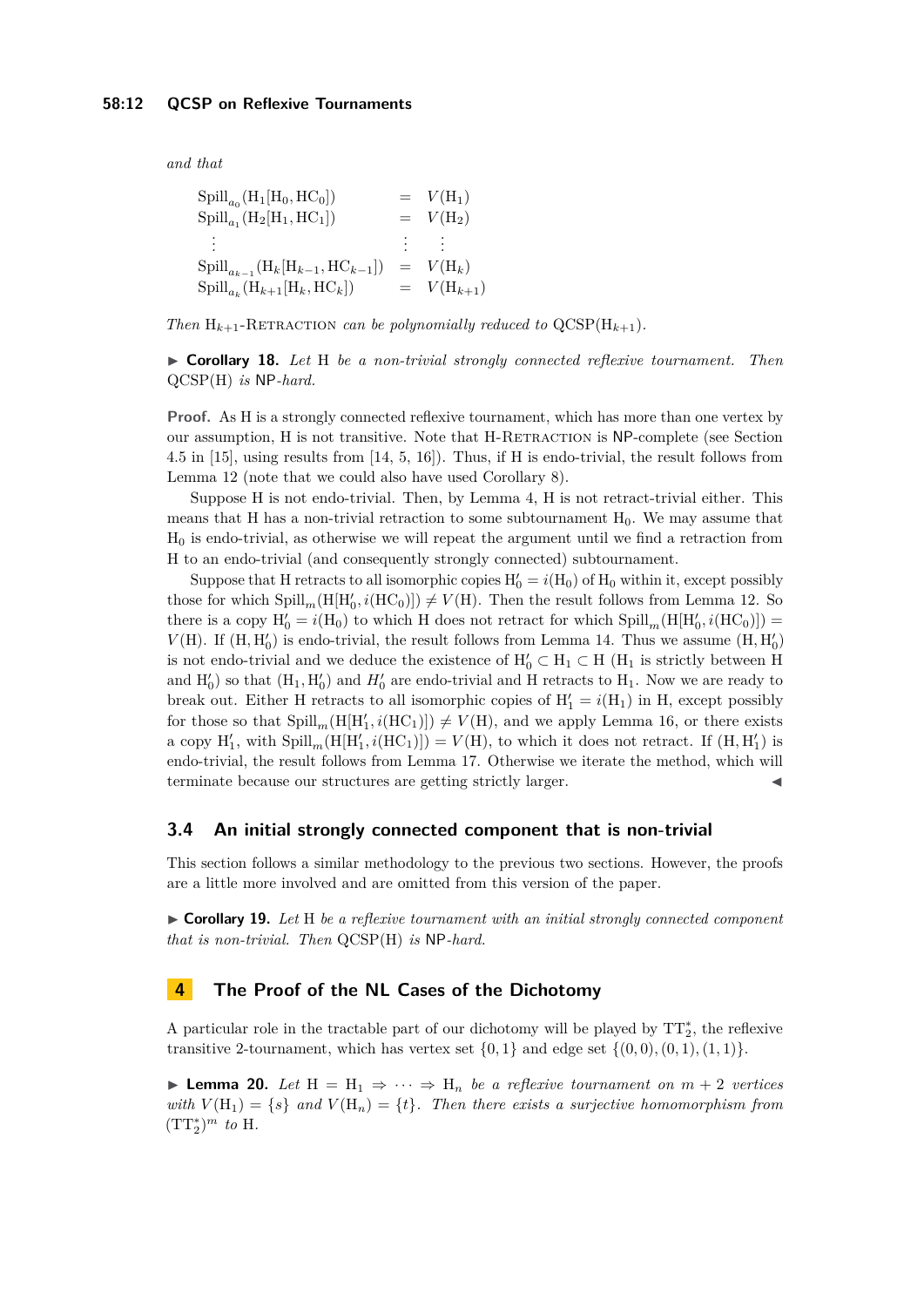**Proof.** Build a surjective homomorphism  $f$  from  $(TT_2^*)^m$  to H in the following fashion. Let  $\overline{x}$ *i* be the *m*-tuple which has 1 in the *i*th position and 0 in all other positions. For  $i \in [m]$ , let *f* map  $\overline{x}_i$  to *i*. Let *f* map  $(0, \ldots, 0)$  to *s* and everything remaining to *t*.

By construction, *f* is surjective. To see that *f* is a homomorphism, let  $((y_1, \ldots, y_m))$ ,  $(z_1, \ldots, z_m)$   $\in E((TT_2^*)^m)$ , which is the case exactly when  $y_i \leq z_i$  for all  $i \in [m]$ . Let  $f(y_1, \ldots, y_m) = u$  and  $f(z_1, \ldots, z_m) = v$ . First suppose that  $y_1, \ldots, y_m$  are all 0. Then  $u = s$ . As *s* has an out-edge to every vertex of H, we find that  $(u, v) \in E(H)$ . Now suppose that  $y_1, \ldots, y_m$  contains a single 1. If  $(y_1, \ldots, y_m) = (z_1, \ldots, z_m)$ , then  $u = v$ . As H is reflexive, we find that  $(u, v) \in H$ . If  $(y_1, \ldots, y_m) \neq (z_1, \ldots, z_m)$ , then  $v = t$ . As *t* has an in-edge from every vertex of H, we find that  $(u, v) \in E(H)$ . Finally suppose that  $y_1, \ldots, y_m$  contains more than one 1. Then  $u = v = t$ . As H is reflexive, we find that  $(u, v) \in E(H)$ .

We also need the following lemma, which follows from combining some known results.

<span id="page-12-1"></span>▶ **Lemma 21.** *If* H *is a transitive reflexive tournament then* QCSP(H) *is in* NL*.*

**Proof.** It is noted in [\[15\]](#page-13-5) that H has the ternary median operation as a polymorphism. It follows from well-known results (e.g. in  $[7, 9]$  $[7, 9]$ ) that  $QCSP(H)$  is in NL.

The other tractable cases are more interesting.

We are now ready to prove the main result of this section.

<span id="page-12-2"></span>▶ **Theorem 22.** Let  $H = H_1 \Rightarrow \cdots \Rightarrow H_n$  be a reflexive tournament. If  $|V(H_1)| = |V(H_n)| =$ 1*, then* QCSP(H) *is in* NL*.*

**Proof.** Let  $|V(H)| = m + 2$  for some  $m \geq 0$ . By Lemma [20,](#page-11-1) there exists a surjective homomorphism from  $(TT_2^*)^m$  to H. There exists also a surjective homomorphism from H to TT<sup>\*</sup><sub>2</sub>; we map *s* to 0 and all other vertices of H to 1. It follows from [\[8\]](#page-13-11) that  $QCSP(H)$  =  $QCSP(TT<sub>2</sub><sup>*</sup>)$  meaning we may consider the latter problem. We note that  $TT<sub>2</sub><sup>*</sup>$  is a transitive reflexive tournament. Hence, we may appply Lemma [21.](#page-12-1)

#### <span id="page-12-0"></span>**5 Final result and remarks**

<span id="page-12-3"></span>We are now in a position to prove our main dichotomy theorem.

▶ **Theorem 23.** Let  $H = H_1 \Rightarrow \cdots \Rightarrow H_n$  be a reflexive tournament. If  $|V(H_1)| = |V(H_n)| =$ 1*, then* QCSP(H) *is in* NL*; otherwise it is* NP*-hard.*

**Proof.** The NL case follow from Theorem [22.](#page-12-2) The NP-hard cases follow from Corollary [18](#page-11-2) and Corollary [19,](#page-11-3) bearing in mind the case with a non-trivial final strongly connected component is dual to the case with a non-trivial initial strongly connected component (map edges  $(x, y)$ ) to  $(y, x)$ ).

Theorem [23](#page-12-3) resolved the open case in Table [1.](#page-2-0) Recall that the results for the irreflexive tournaments in this table were all proven in a more general setting, namely for irreflexive semicomplete graphs. A natural direction for future research is to determine a complexity dichotomy for QCSP and SCSP for reflexive semicomplete graphs. We leave this as an interesting open direction.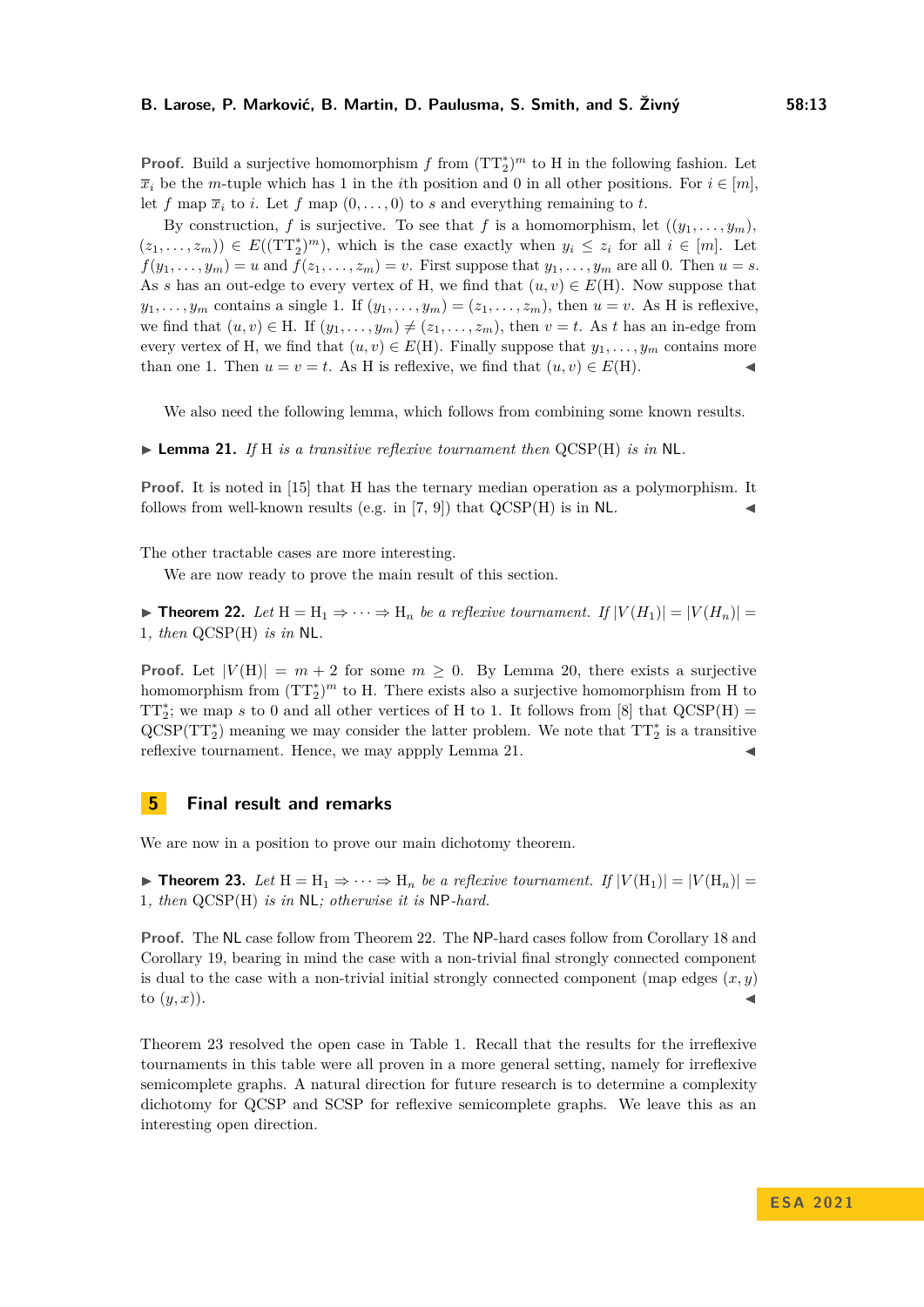#### **References**

- <span id="page-13-8"></span>**1** Jørgen Bang-Jensen, Pavol Hell, and Gary MacGillivray. The complexity of colouring by semicomplete digraphs. *SIAM Journal on Discrete Mathematics*, 1(3):281–298, 1988.
- <span id="page-13-3"></span>**2** Manuel Bodirsky, Jan Kára, and Barnaby Martin. The complexity of surjective homomorphism problems - a survey. *Discrete Applied Mathematics*, 160(12):1680–1690, 2012.
- <span id="page-13-14"></span>**3** Ferdinand Börner, Andrei A. Bulatov, Hubie Chen, Peter Jeavons, and Andrei A. Krokhin. The complexity of constraint satisfaction games and QCSP. *Inf. Comput.*, 207(9):923–944, 2009. [doi:10.1016/j.ic.2009.05.003](https://doi.org/10.1016/j.ic.2009.05.003).
- <span id="page-13-2"></span>**4** Andrei A. Bulatov. A dichotomy theorem for nonuniform CSPs. In *58th IEEE Annual Symposium on Foundations of Computer Science, FOCS 2017, Berkeley, CA, USA, October 15-17, 2017*, pages 319–330, 2017.
- <span id="page-13-1"></span>**5** Andrei A. Bulatov, Peter Jeavons, and Andrei A. Krokhin. Classifying the complexity of constraints using finite algebras. *SIAM Journal on Computing*, 34(3):720–742, 2005.
- <span id="page-13-15"></span>**6** Paul Camion. Chemins et circuits hamiltoniens de graphes complets. *Comptes Rendus de l'Académie des Sciences Paris*, 249:2151–2152, 1959.
- <span id="page-13-17"></span>**7** Hubie Chen. The complexity of quantified constraint satisfaction: Collapsibility, sink algebras, and the three-element case. *SIAM J. Comput.*, 37(5):1674–1701, 2008. [doi:](https://doi.org/10.1137/060668572) [10.1137/060668572](https://doi.org/10.1137/060668572).
- <span id="page-13-11"></span>**8** Hubie Chen, Florent R. Madelaine, and Barnaby Martin. Quantified constraints and containment problems. *Logical Methods in Computer Science*, 11(3), 2015. Extended abstract appeared at LICS 2008. This journal version incorporates principal part of CP 2012 *Containment, Equivalence and Coreness from CSP to QCSP and Beyond*. [doi:10.2168/LMCS-11\(3:9\)2015](https://doi.org/10.2168/LMCS-11(3:9)2015).
- <span id="page-13-18"></span>**9** Víctor Dalmau and Andrei A. Krokhin. Majority constraints have bounded pathwidth duality. *European Journal of Combinatorics*, 29(4):821–837, 2008.
- <span id="page-13-9"></span>**10** Petar Dapic, Petar Markovic, and Barnaby Martin. Quantified constraint satisfaction problem on semicomplete digraphs. *ACM Trans. Comput. Log.*, 18(1):2:1–2:47, 2017. [doi:10.1145/](https://doi.org/10.1145/3007899) [3007899](https://doi.org/10.1145/3007899).
- <span id="page-13-0"></span>**11** Tomás Feder and Moshe Y. Vardi. The computational structure of monotone monadic SNP and constraint satisfaction: A study through datalog and group theory. *SIAM Journal on Computing*, 28(1):57–104, 1998.
- <span id="page-13-4"></span>**12** Petr A. Golovach, Daniël Paulusma, and Jian Song. Computing vertex-surjective homomorphisms to partially reflexive trees. *Theoretical Computer Science*, 457:86–100, 2012.
- <span id="page-13-13"></span>**13** P. G. Kolaitis and M. Y. Vardi. *Finite Model Theory and Its Applications (Texts in Theoretical Computer Science. An EATCS Series)*, chapter A logical Approach to Constraint Satisfaction, pages 339–370. Springer-Verlag New York, Inc., 2005.
- <span id="page-13-10"></span>**14** Benoit Larose. Taylor operations on finite reflexive structures. *International Journal of Mathematics and Computer Science*, 1(1):1–26, 2006.
- <span id="page-13-5"></span>**15** Benoit Larose, Barnaby Martin, and Daniël Paulusma. Surjective H-colouring over reflexive digraphs. *TOCT*, 11(1):3:1–3:21, 2019. [doi:10.1145/3282431](https://doi.org/10.1145/3282431).
- <span id="page-13-16"></span>**16** Benoit Larose and László Zádori. Finite posets and topological spaces in locally finite varieties. *Algebra Universalis*, 52(2):119–136, 2005.
- <span id="page-13-12"></span>**17** Barnaby Martin. QCSP on partially reflexive forests. In *Principles and Practice of Constraint Programming - CP 2011 - 17th International Conference, CP 2011, Perugia, Italy, September 12-16, 2011. Proceedings*, pages 546–560, 2011. [doi:10.1007/978-3-642-23786-7\\_42](https://doi.org/10.1007/978-3-642-23786-7_42).
- <span id="page-13-7"></span>**18** Barnaby Martin and Florent R. Madelaine. Towards a trichotomy for quantified *H*-coloring. In *Logical Approaches to Computational Barriers, Second Conference on Computability in Europe, CiE 2006, Swansea, UK, June 30-July 5, 2006, Proceedings*, pages 342–352, 2006. [doi:10.1007/11780342\\_36](https://doi.org/10.1007/11780342_36).
- <span id="page-13-6"></span>**19** Narayan Vikas. Algorithms for partition of some class of graphs under compaction and vertex-compaction. *Algorithmica*, 67(2):180–206, 2013.